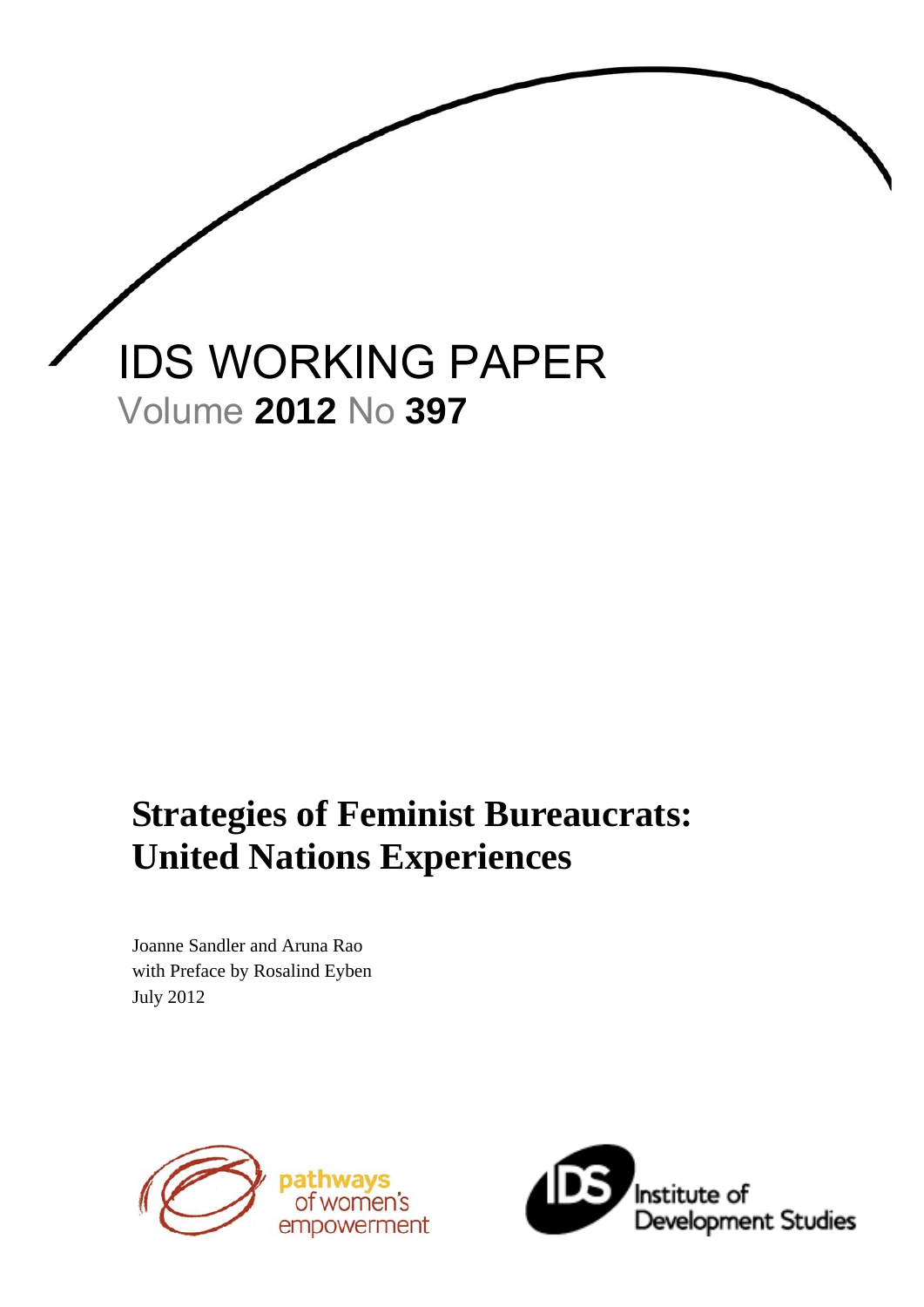Strategies of Feminist Bureaucrats: United Nations Experiences Joanne Sandler and Aruna Rao, with preface by Rosalind Eyben IDS Working Paper 397 First published by the Institute of Development Studies in July 2012 © Institute of Development Studies 2012 ISSN: 2040-0209 ISBN: 978-1-78118-065-5

A catalogue record for this publication is available from the British Library. All rights reserved. Reproduction, copy, transmission, or translation of any part of this publication may be made only under the following conditions: • with the prior permission of the publisher; or • with a licence from the Copyright Licensing Agency Ltd., 90 Tottenham Court Road, London W1P 9HE, UK, or from another national licensing agency; or

• under the terms set out below.

This publication is copyright, but may be reproduced by any method without fee for teaching or nonprofit purposes, but not for resale. Formal permission is required for all such uses, but normally will be granted immediately. For copying in any other circumstances, or for re-use in other publications, or for translation or adaptation, prior written permission must be obtained from the publisher and a fee may be payable.

Available from: Central Communications, Institute of Development Studies, Brighton BN1 9RE, UK Tel: +44 (0) 1273 915637 Fax: +44 (0) 1273 621202 E-mail: bookshop@ids.ac.uk Web: www.ids.ac.uk/ids/bookshop IDS is a charitable company limited by guarantee and registered in England (No. 877338)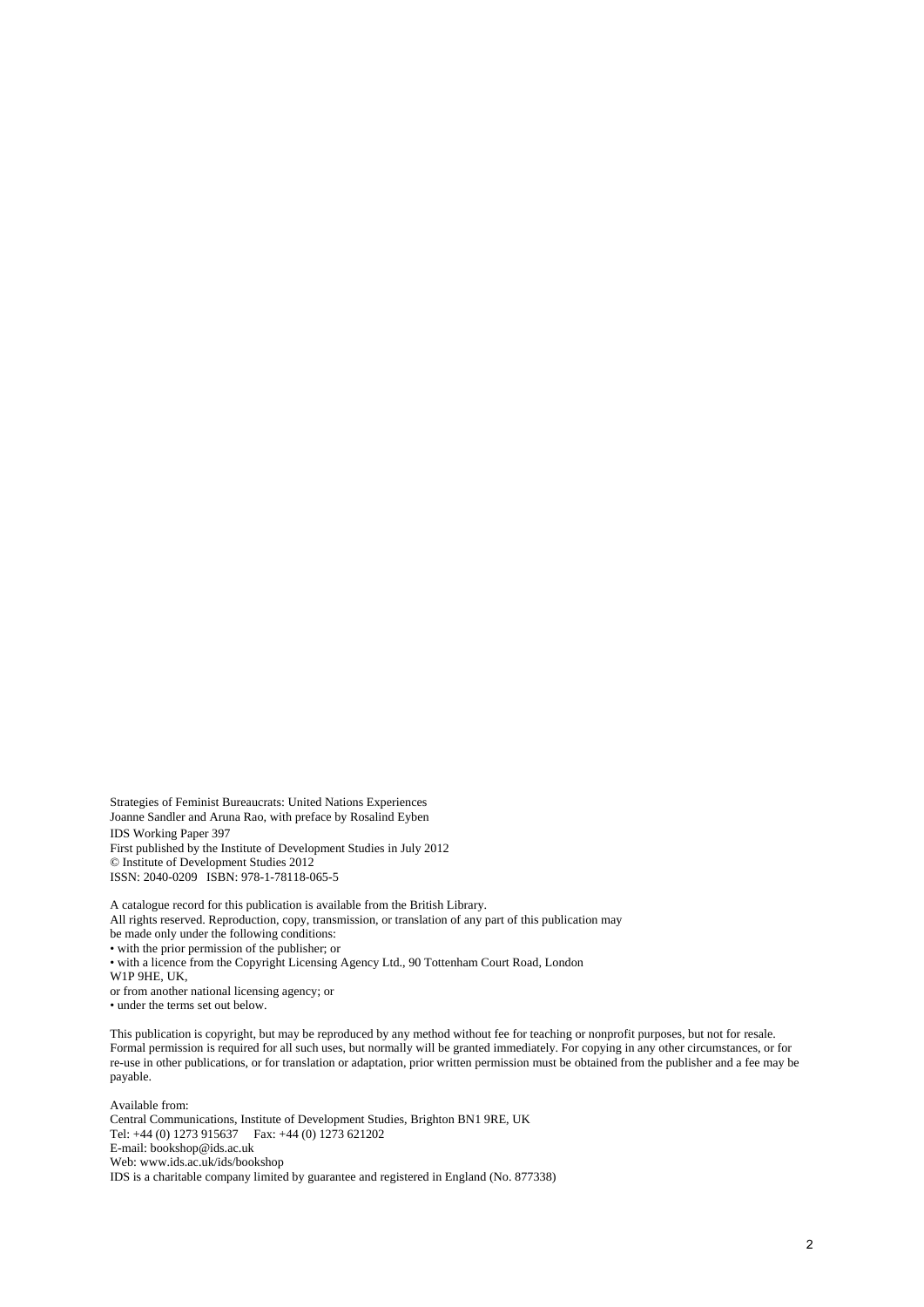## **Strategies of Feminist Bureaucrats: United Nations Experiences**

Joanne Sandler and Aruna Rao with Preface by Rosalind Eyben

#### **Summary**

This paper explores the challenges and opportunities for feminists working as women's rights and gender equality specialists in the United Nations as analysed from a practitioner perspective. Part 1 by Joanne Sandler analyses the experience of feminists struggling with the institutional sexism of the UN bureaucratic machine and shows how this played out in the difficult but ultimately successful negotiations around the creation of UN Women. In Part 2, Aruna Rao describes how cross-agency UN Gender Theme Groups worked together through a process of reflexive inquiry to strengthen the gender equality programming of three UN Country Teams, respectively in Morocco, Albania and Nepal.

**Keywords:** United Nations**,** gender mainstreaming, feminist activism, gender and development

**Aruna Rao** is the Co-founder and Executive Director of Gender at Work an international collaborative that strengthens organisations to build cultures of equality and social justice, with a particular focus on gender equality. She has over 30 years of experience in pioneering new approaches to gender and organisational change in NGOs and development agencies. She has written extensively on gender equality and institutional change, gender mainstreaming and human rights. She has served on several Boards including the Association of Women's Rights in Development and CIVICUS – World Alliance for Citizen Participation and the UN Democracy Fund. She holds a Ph.D. in Educational Administration from Columbia University, New York.

**Joanne Sandler** is an independent consultant focused on women's human rights and organisational change strategies. She is a Senior Associate of Gender at Work and she is a visiting fellow at the Ralph Bunche Institute for International Studies at The Graduate Center, City University of New York. Between 2001 and 2010, Joanne was part of the leadership team at the UN Development Fund for Women (UNIFEM) as its Deputy Executive Director for Programmes. She was part of the transition team for the establishment of UN Women (2010–2011). Joanne has worked with international organisations, private foundations, academic institutions, and women's organisations and networks worldwide for the past 30 years. She has served on Boards of Directors and Advisory Boards of numerous organisations, from Breakthrough, to the Association for Women's Rights in Development (AWID) and Women Win.

**Rosalind Eyben** is a Fellow in the Participation, Power and Social Change Team at the Institute of Development Studies, University of Sussex.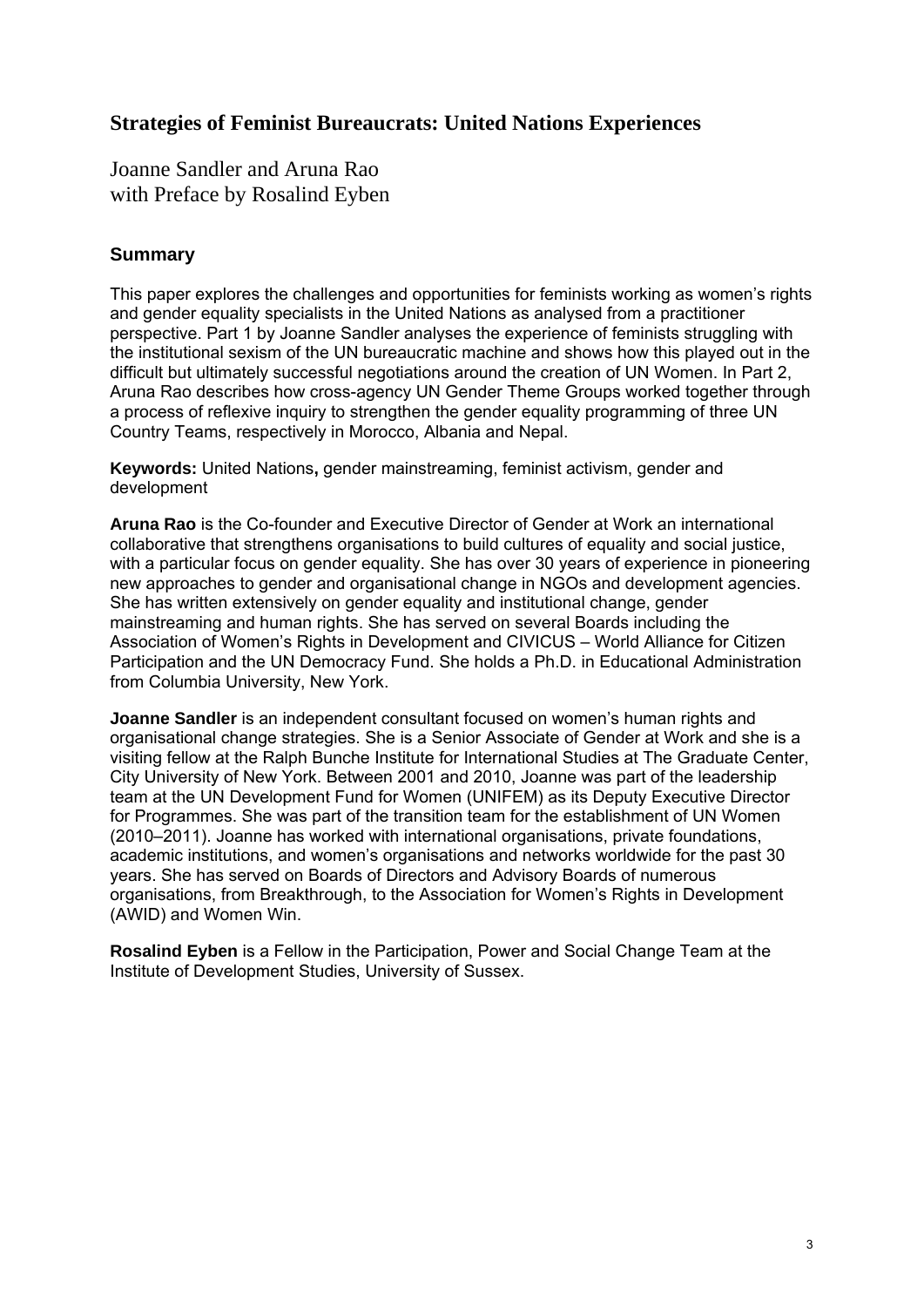## **Contents**

|   | Preface | Summary<br>Acronyms                                                                                                                             | $\mathbf{3}$<br>5<br>6 |
|---|---------|-------------------------------------------------------------------------------------------------------------------------------------------------|------------------------|
| 1 | 1.1     | Inside the UN bureaucratic machine: what prospects for UN Women?<br>Introduction: interrogating the architecture to promote gender equality and | 8                      |
|   |         | women's empowerment                                                                                                                             | 8                      |
|   |         | 1.2 Toward re-structuring gender equality in the UN system                                                                                      | 10                     |
|   |         | 1.3 UNIFEM: a primer on structuring organisational inequality                                                                                   | 11                     |
|   | 1.4     | A battering effect on staff                                                                                                                     | 15                     |
|   |         | 1.4.1 Denial                                                                                                                                    | 16                     |
|   |         | 1.4.2 Guilt                                                                                                                                     | 16                     |
|   |         | 1.4.3 Recognition/awareness                                                                                                                     | 17                     |
|   |         | 1.4.4 Empowerment                                                                                                                               | 18                     |
|   | 1.5     | The promise of UN Women                                                                                                                         | 19                     |
|   | 1.6     | Conclusion                                                                                                                                      | 20                     |
| 2 |         | Moving pieces and unpredictable results: feminist activism in development                                                                       |                        |
|   |         | <b>bureaucracies</b>                                                                                                                            | 22                     |
|   | 2.1     | Introduction                                                                                                                                    | 22                     |
|   |         | 2.2 The contextual lens                                                                                                                         | 23                     |
|   |         | 2.3 The institutional lens                                                                                                                      | 24                     |
|   | 2.4     | The process lens                                                                                                                                | 27                     |
|   |         | 2.5 The outcome lens                                                                                                                            | 29                     |
|   |         | 2.6 The reflexive lens                                                                                                                          | 29                     |
|   |         | 2.7 Conclusion                                                                                                                                  | 31                     |
|   |         | References                                                                                                                                      | 33                     |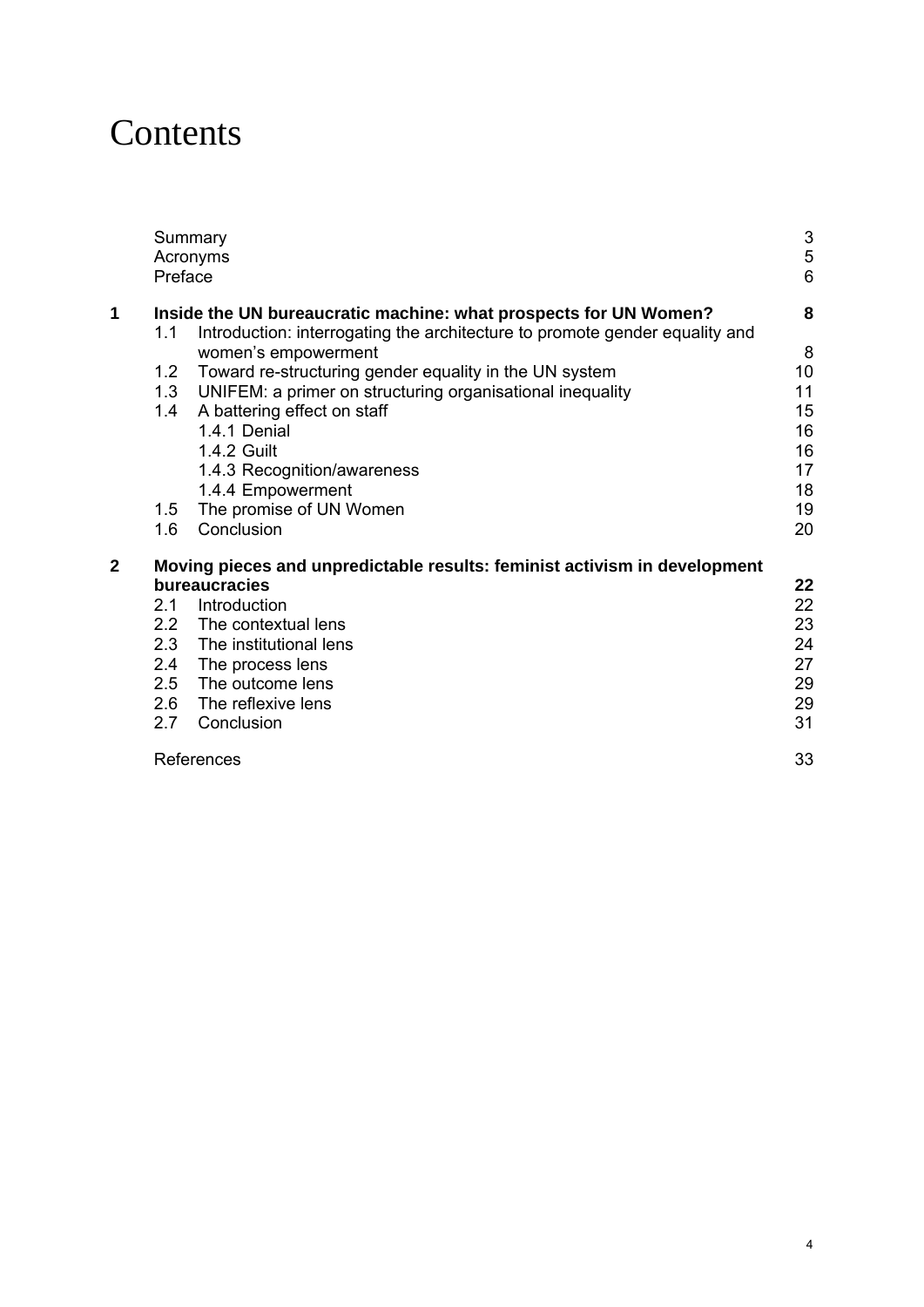# Acronyms

| <b>CEB</b>      | <b>Chief Executives Board</b>                                                 |
|-----------------|-------------------------------------------------------------------------------|
| <b>CEDAW</b>    | Convention on the Elimination of All Forms of Discrimination Against<br>Women |
| <b>DAW</b>      | Division for the Advancement of Women                                         |
| <b>DESA</b>     | UN Department for Economic and Social Affairs                                 |
| <b>EFG</b>      | <b>External Forum on Gender</b>                                               |
| <b>GDCF</b>     | Gender and Development Cooperation Fund                                       |
| <b>GEST</b>     | <b>Gender Equality Sector Team</b>                                            |
| <b>GFP</b>      | <b>Gender Focal Point</b>                                                     |
| <b>GRB</b>      | <b>Gender Responsive Budgeting</b>                                            |
| <b>GTGs</b>     | <b>Gender Theme Groups</b>                                                    |
| NSGE-DV         | National Strategy for Gender Equality and Eradication of Domestic<br>Violence |
| <b>NDPC</b>     | National Development Planning Commission                                      |
| <b>NETRIGHT</b> | Network for Women's Rights in Ghana                                           |
| <b>OSAGI</b>    | Office of the Special Adviser on Gender Issues and Advancement of<br>Women    |
| SG              | Secretary-General                                                             |
| <b>UN</b>       | <b>United Nations</b>                                                         |
| <b>UNCTs</b>    | <b>UN Country Teams</b>                                                       |
| <b>UNDAF</b>    | United Nations Development Assistance Framework                               |
| <b>UNDG</b>     | United Nations Development Group                                              |
| <b>UNDP</b>     | United Nations Development Programme                                          |
| <b>UNFPA</b>    | United Nations Population Fund                                                |
| <b>UNIFEM</b>   | United Nations Development Fund for Women                                     |
| UN Women        | UN Entity for Gender Equality and the Empowerment of Women                    |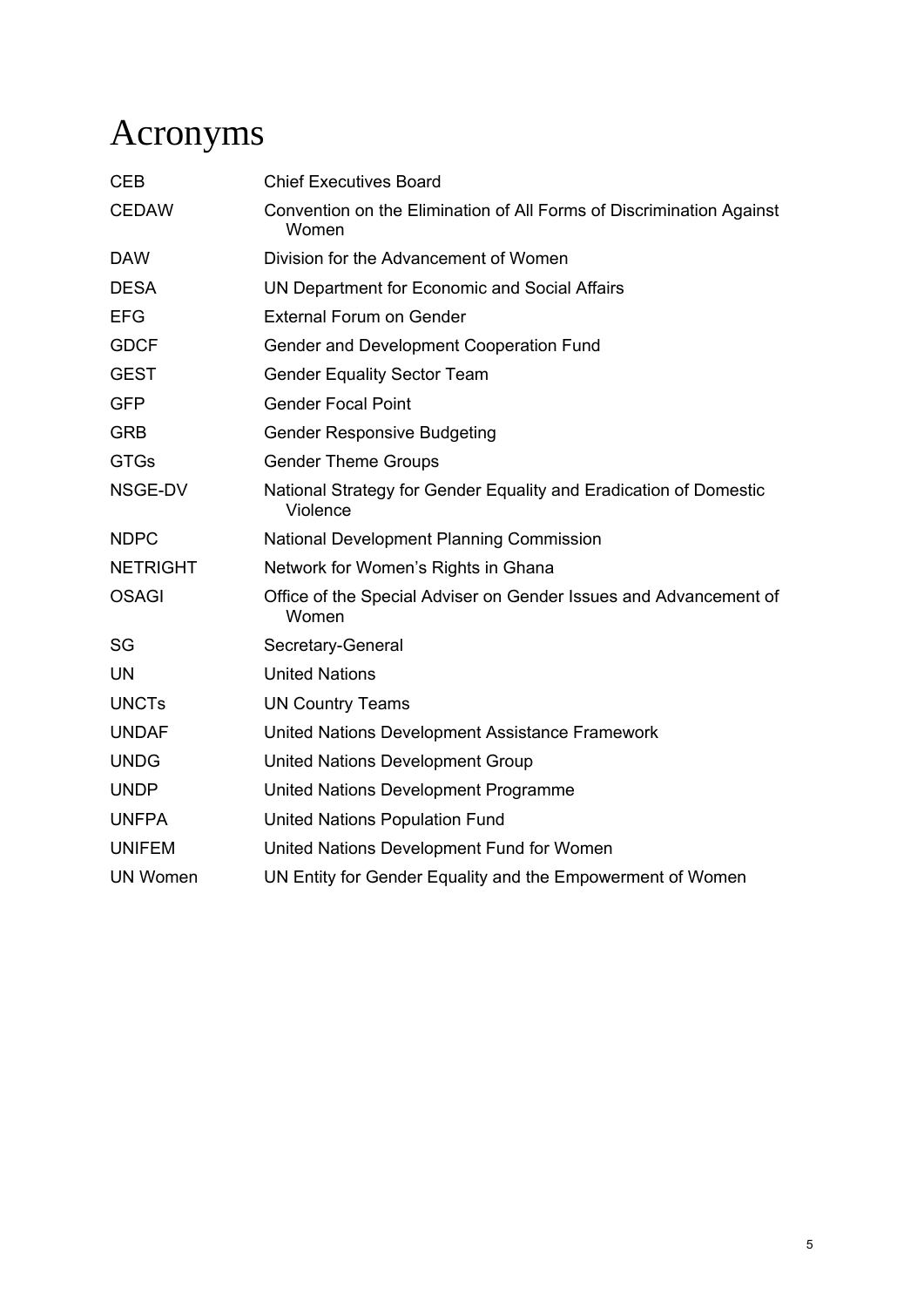## Preface

## Rosalind Eyben

Every day, in international development organisations feminist bureaucrats make use of strategy, tactics, wisdom and skill to act for their principles. Most of their strategies are invisible and their tactics subtle. They draw on networks of friendships and relationships that create ripples of effect in enabling their organisations to be pathways of women's empowerment.

Feminists' potential to convert any bureaucracy into an instrument of social change remains a matter of debate. It is a particularly piquant question in relation to the complex bureaucratic architecture of international development whose shared normative discourse is, as the World Bank puts it, 'working for a world free of poverty'.<sup>1</sup> This question was the basis of a collaborative project between 2007–2010 $^2$  in which I brought together a group of feminists working inside the head offices of multilateral organisations, government aid agencies and international non-governmental organisations. From my prior experience as a policy practitioner and a bureaucrat in large international organisations I knew that feminist bureaucrats find it difficult to communicate their experience: they are busy in their jobs, often unfamiliar with academic discourse and possibly even cautious about revealing to the outside world the realities of their workplace. Hence, it made sense to design the project as participatory action research, offering them a safe space to reflect upon and improve their own practice. The project had a conversational approach. I was doing research *with* instead of *on* my subjects (Pillow 2003). Towards the end of the project, some of those involved decided to write their own accounts of their experience. The present working paper contains two of these accounts from a United Nations perspective.<sup>3</sup>

The paper contributes to a stream of research that has examined the nature and challenges of gender mainstreaming in international development organisations (Goetz 2003, Prugl and Lustgarten 2006, Rao and Kelleher 2005). Klugman (2008) and True (2003) emphasise the significance of the role of supportive individuals positioned within the bureaucratic system for action on gender justice. However, since most scholars have had little or no regular informal access to the organisations they were studying they have been unable to describe and analyse the political processes of everyday bureaucratic life in which people assert their agency and creativity. Thus the micro-political strategies of feminist bureaucrats have received little attention in the wider literature about what makes change happen in global policy spaces (Tickner 2001, Hafner-Burton and Pollack 2002, Parpart et al 2002, True 2003, Moghadam 2005, Molyneux and Razavi 2005, Sen 2006). The knowledge that *is* available is rather dated. A collection of brief memoirs from those active in the 1970s and 1980s provides some fascinating insights into the challenges of establishing 'women in development' sections in organisations such as USAID, the World Bank and the Commonwealth Secretariat (Fraser and Tinker 2004). Jain (2005) and Skard (2008) recount how those who established the Commission for the Status of Women were former WW2 resistance fighters, who used that experience to fight their corner in the newly formed United Nations. And an analysis of the 'bureaucratic mire' (Staudt et al 1997) provides a perspective on the years between the 1985 Nairobi and 1995 Women's Conferences. However, since Miller's and Razavi's illuminating edited volume of case studies (1998), little has been published about

 $\frac{1}{1}$ See the home page of the World Bank www.worldbank.org.

 $\overline{2}$ The project was within the Pathways of Women's Empowerment Research Programme (2006-2011) funded by the UK

Department for International Development, the Ministries of Foreign Affairs of Norway and Sweden, and UNIFEM. Thanks to Naomi Hossain and Laura Turquet for their useful comments on this paper.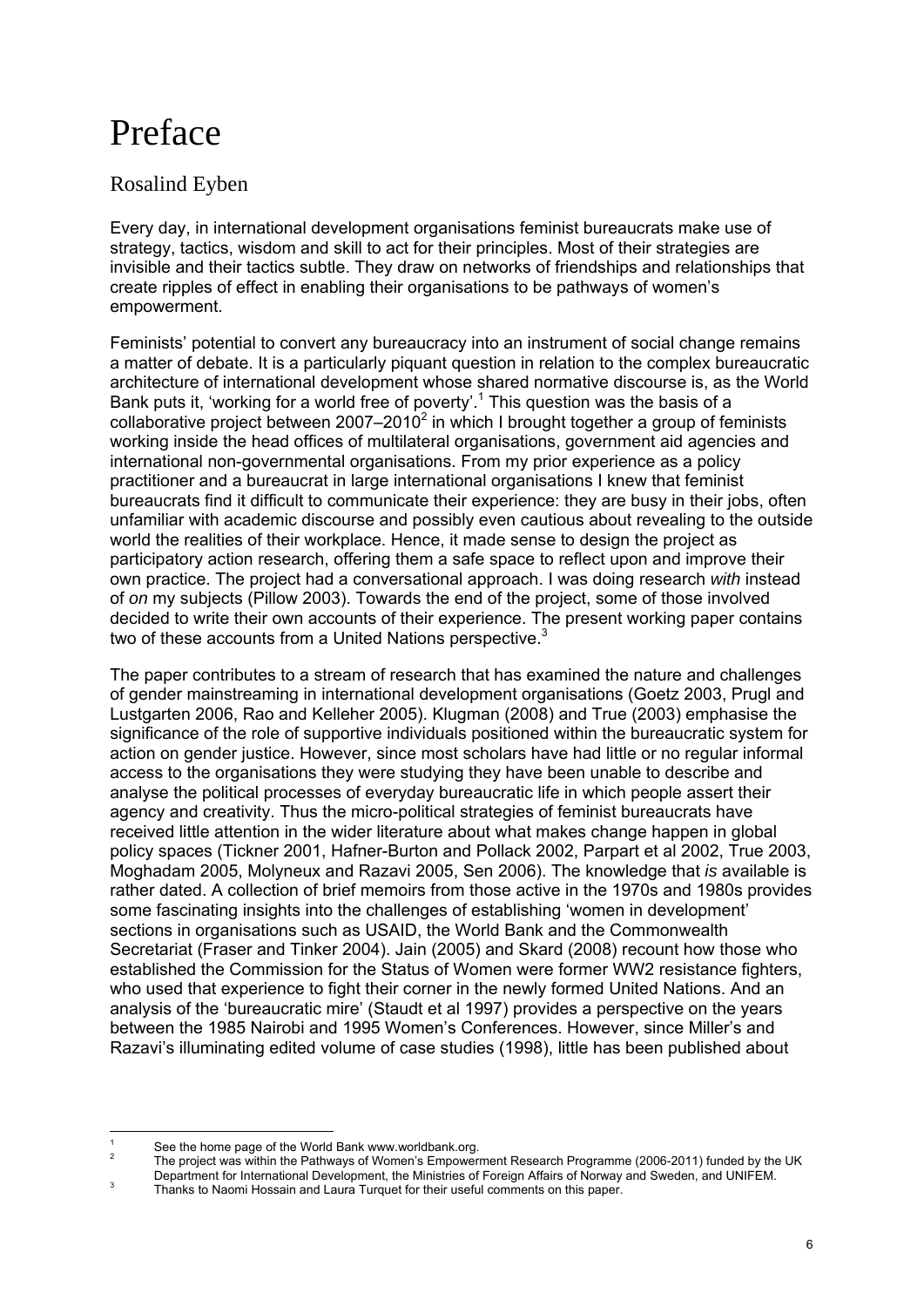what happens inside development bureaucracies, including in United Nations agencies which are the subject of the present working paper.<sup>4</sup>

Joanne Sandler, previously a senior official in UNIFEM in New York, vividly portrays the experience of feminists struggling with the institutional sexism of the UN bureaucratic machine and shows how this played out in the difficult but ultimately successful negotiations around the creation of UN Women. She writes 'Documenting the types of systemic institutional sabotage that UNIFEM faced throughout its life is a hedge against history repeating itself with UN Women' (page 12). UN Women, she argues, must insist on institutional equality if it is to play its role in transforming the UN system as an advocate and instrument of gender justice. She makes the point that it is essential to maintain strong links with a vibrant 'outside' constituency and that it is also essential for feminist networks to stay connected with UN Women and stay focused on the bigger question about whether the bureaucracy is providing UN Women the promised space and demanding from UN Women the support for change. UN Women's success should be measured in part by the extent to which it is able to change the very institution that it was established to become part of.

We leave the head office politics of New York to return to the country level – Morocco, Albania and Nepal – in Aruna Rao's description of how the cross-agency Gender Theme Groups worked together to strengthen the gender equality programming of three UN Country Teams (UNCTs) through an action-learning approach facilitated by Gender at Work.. Through the lens of each country context she examines the importance of interorganisational co-operation between gender equality staff in UN agencies, and looks at why this has been difficult to achieve in the environment of institutional discrimination that Sandler analyzes. She concludes that 'Rather than burdening GTGs with resource manuals focusing on planning and monitoring mechanisms and processes', it may be far more effective to enable them to organise and develop joint solidarity strategies with government and the women's movement, to enhance their voice within.

Much of the debate concerning the effectiveness of gender mainstreaming is about whether it is understood as working within or changing existing paradigms. Is it possible to secure the desired policy action 'infusing' gender into existing ways of doing and organising things – and by so doing to incrementally secure real gains for women? Or will transformative policies for women's empowerment only be achieved through discursive and organisational transformation? (Rao et al 1999, Rao and Kelleher 2005; True 2003; Hafner-Burton and Pollack 2002; Walby 2005; Daly 2005). One recent conclusion from these debates is that gender mainstreaming, understood as integrating women's issues into existing ways of working, has only made modest gains, while the more radical approach of transforming the paradigm and thus the policy agenda has had even less success (Porter and Sweetman 2005). However, I suggest we approach this debate from another angle. Gender mainstreaming can be effective when it is both about working within *and* changing existing paradigms at one and the same time. Through their every day experience of successes, failures and compromise as they navigate complex arenas of power, politically astute feminist bureaucrats have learnt to be effective strategists. If we want to understand better how gender mainstreaming works in practice we need to pay closer attention to analyzing what they do and how they do it.

<sup>&</sup>lt;u>.</u> 4

Other than an interesting study of gender specialists in Canadian development agencies (Hendriks 2005).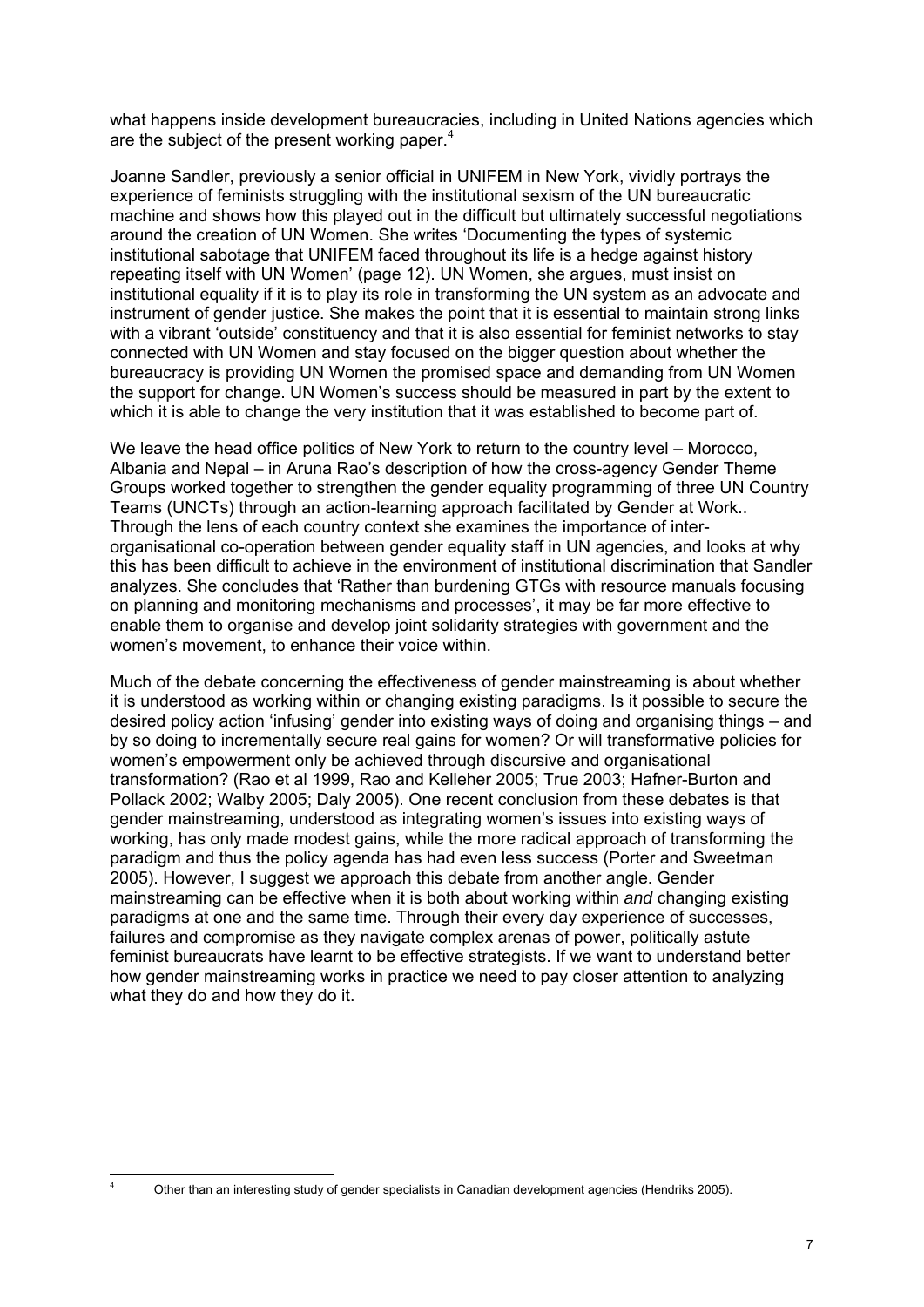# 1 Inside the UN bureaucratic machine: what prospects for UN Women?

Joanne Sandler

#### **1.1 Introduction: interrogating the architecture to promote gender equality and women's empowerment**

I remember vividly the day in 2004 when I uttered the phrase 'gender architecture' for the first time. I had attended a UN inter-agency meeting to hear a colleague from the OECD-DAC brief us about something called 'aid effectiveness'.<sup>5</sup> His briefing carried a strong warning to the UN: either get on this train or get left behind. He kept referring, messianically, to the critical necessity of recognising that the 'aid architecture' was irrevocably changing.

I zoomed upstairs to UNIFEM, and burst into the office of then-Executive Director, Noeleen Heyzer, parroting the same doomsday overtones as my OECD-DAC colleague: 'Noeleen,' I gasped. 'The aid architecture is changing. And the gender architecture is unprepared, inadequate. What are we going to do?'

Noeleen understood immediately. A review of UNIFEM had recently been undertaken by an independent advisory committee, $6$  pointing out in stark terms how inadequate UNIFEM's structure and positioning in the UN system were for the ambitious mandate that had been assigned by member states of the United Nations. This review – requested by UNIFEM's Consultative Committee which was chaired by the Ambassador to the UN from Jordan and overseen by an external advisory committee headed by Nafis Sadik, former Executive Director of UNFPA – pointed out how UNIFEM's lack of high-level leadership, autonomy and authority, resources, and its fragmentation from the three other UN gender-specific organisations<sup>7</sup> were systemic obstacles to its ability to fulfil its mandate. The underlying question that the committee overseeing the assessment posed was: how can UNIFEM engage in high-level policy advocacy, when the low hierarchic level of its leadership means that it cannot even enter the rooms where high-level policymaking is taking place?

Many reviews of gender mainstreaming in multilateral and bilateral organisations had revealed similar patterns. Gender units are established without adequate human resources or budgets. Gender theme groups that bring so-called gender experts from various organisations together are composed of junior staff with little access to or influence on decisions. Gender advisors are marginalised from mainstream decision-making, and their advice is not taken into account. UNIFEM was an autonomous organisation – not a 'unit' or an 'advisor' – but it was part and parcel of this highly under-valued landscape.

Perhaps it was not surprising that despite valiant efforts by those who commissioned the assessment, it was largely ignored by the UN leadership. But the impediments now had a name, and naming is the first step. The reluctance to take any action was the wake-up call

 $\frac{1}{5}$  This paper was finalized in 2011, during the early days of UN Women, before its governance and leadership structure were firmly in place and before it had completed its first full year of operation. We have included some recent developments – such as the announcement that UN Women would become a co-sponsor of UNAIDS – but have not attempted to update the article and reflect all of the structures and changes that have been put into place. For those interested in a recent update on UN Women's progress, see 'Progress Made on the UN Entity on Gender Equality and the Empowerment of Women Strategic Plan 2011 – 2013, UNW 2012/4, Executive Board of the UN Entity on Gender Equality and the Empowerment of Women (UN Women), Annual session of 2012'. (www.unwomen.org/wpcontent/uploads/2012/04/EB\_UNW-2012). 6

A/60/62 and E/2005/10, 'Organizational Assessment: UNIFEM, Past, Present and Future (2004). 7

The three other gender-specific organizations in the UN were: the Office of the Special Advisor on Gender Issues (OSAGI) and the UN Division for the Advancement of Women (DAW) located in the Secretariat and the International Research and Training Institute for the Advancement of Women (INSTRAW) with its own governing board.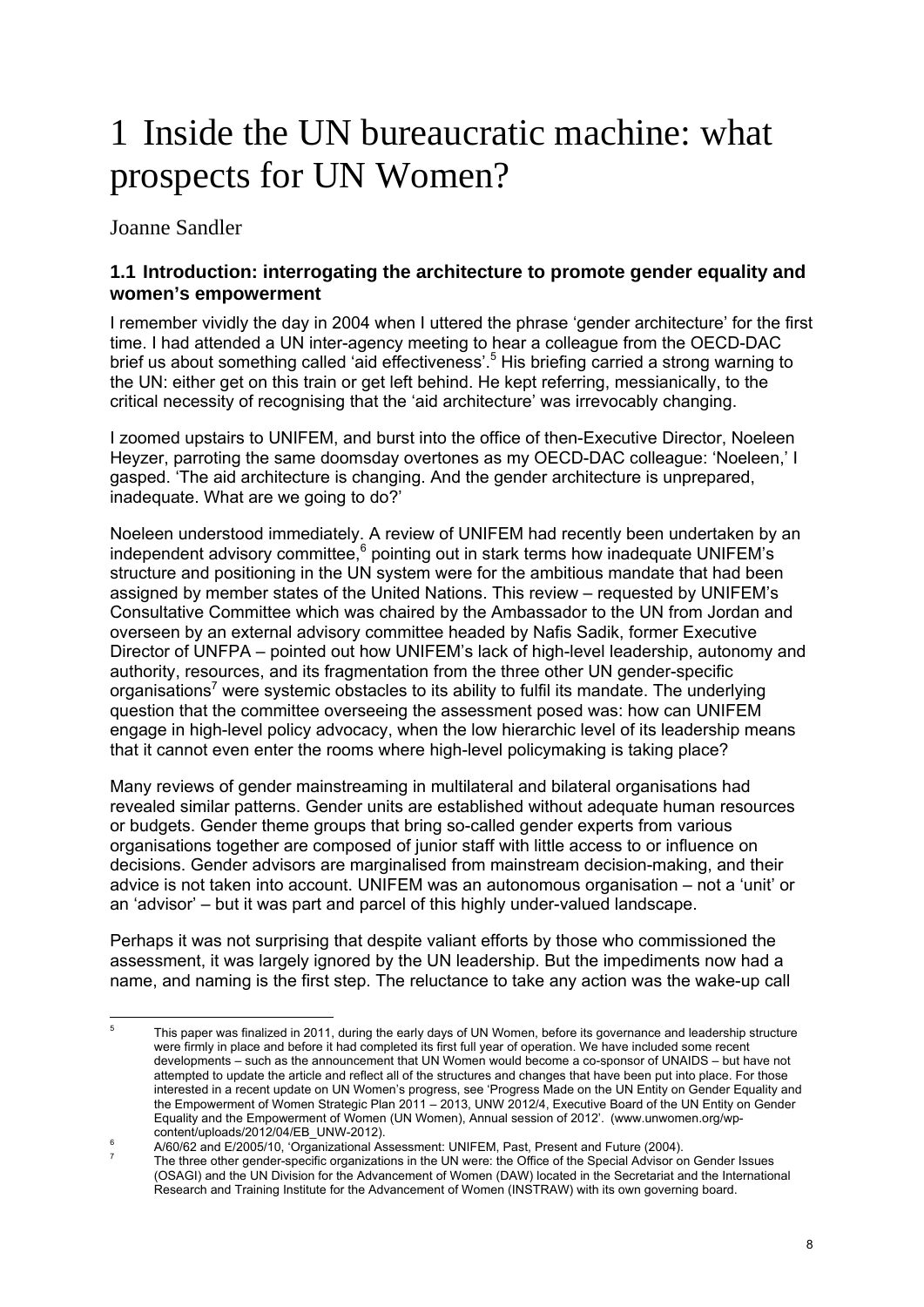that inspired UNIFEM to advocate for systemic and structural changes in the gender architecture of the UN.

On 2 July 2010 – almost six years after the UNIFEM assessment was met with a deafening silence – the General Assembly passed GA resolution 64/289, establishing the UN Entity for Gender Equality and the Empowerment of Women or UN Women. The resolution merged the four parts of the UN system that had been established over the past 60 years as 'specialist' gender equality organisations/departments:

- The UN Division for the Advancement of Women or DAW was established in 1948 and was the Secretariat for the UN World Conferences on Women.
- UNIFEM and the International Research and Training Institute for the Advancement of Women or INSTRAW – the former a fund and the latter a research and training centre – were both established in 1976 in response to calls from women's organisations and gender equality experts.
- The Office of the Special Advisor on Gender Issues or OSAGI was called for at the Fourth UN World Conference for Women (Beijing 1995) and was the gender equality 'specialist' with the highest position in the UN hierarchy.

The merger created an organisation headed by an Under-Secretary General who reports directly to the UN Secretary General, a giant step forward. It is intended to address the gaps of fragmentation, authority, inadequate leadership and voice, and resources that have plagued work on gender equality for decades. In September 2010, Michele Bachelet, former President of Chile, accepted the position of Executive Director of UN Women. Having a former head of state with such a distinguished record of accomplishment leading a more unified structure in the UN presents an unparalleled opportunity to put women's rights on many more critical policy agendas and to elicit a more effective and robust response by the UN system to gender discrimination in the countries where the UN is present.

It will take some years to know if the results that emanate from the shifts in the UN gender architecture live up to expectations. Women's and development organisations and networks around the world – from the Gender Equality Architecture (GEAR) Campaign to the UN Women Godmothers in the UK – as well as member states, other UN organisations and influential individuals, have been articulate about what they expect from UN Women. $8$ 

Will UN Women be able to meet the huge expectations that its creation generated? This is a question that certainly depends on member states and others significantly scaling up the financial and human resources required to advance women's rights. But this paper focuses on the internal political dimensions. It posits that organisations or units tasked with promoting gender equality in mainstream organisations face pervasive institutional discrimination, with a complex impact on the individuals that work there – particularly on those who join because of their commitment to feminist organising and women's human rights. It shows why UN Women must insist on *institutional* equality as a pre-condition for it to be able to foster change on the ground, space for women's rights advocates, and transformation of the UN system based on gender justice. It describes the organisational roadblocks and propellers that UNIFEM discovered as an illustration of what UN Women might watch out for. But it goes beyond UNIFEM because the experience is familiar to any organisation or unit tasked

1 8

See for instance The Godmothers (www.thegodmothers.org) and the Gender Equality Architecture (GEAR) campaign (www.gearcampaign.org). Both the Godmothers and the GEAR campaign are coalitions of organizations that advocated for the establishment of UN Women and continue to advocate as it establishes itself, with the Godmothers involving U.K. based NGOs hosted by Voluntary Service Overseas (VSO) and the GEAR campaign involving over 300 women's, human rights and social justice organizations worldwide. Also see Oxfam's study, 'Blueprint for UN Women: What Does Civil Society at Country Level Expect of the New UN Women's Agency'.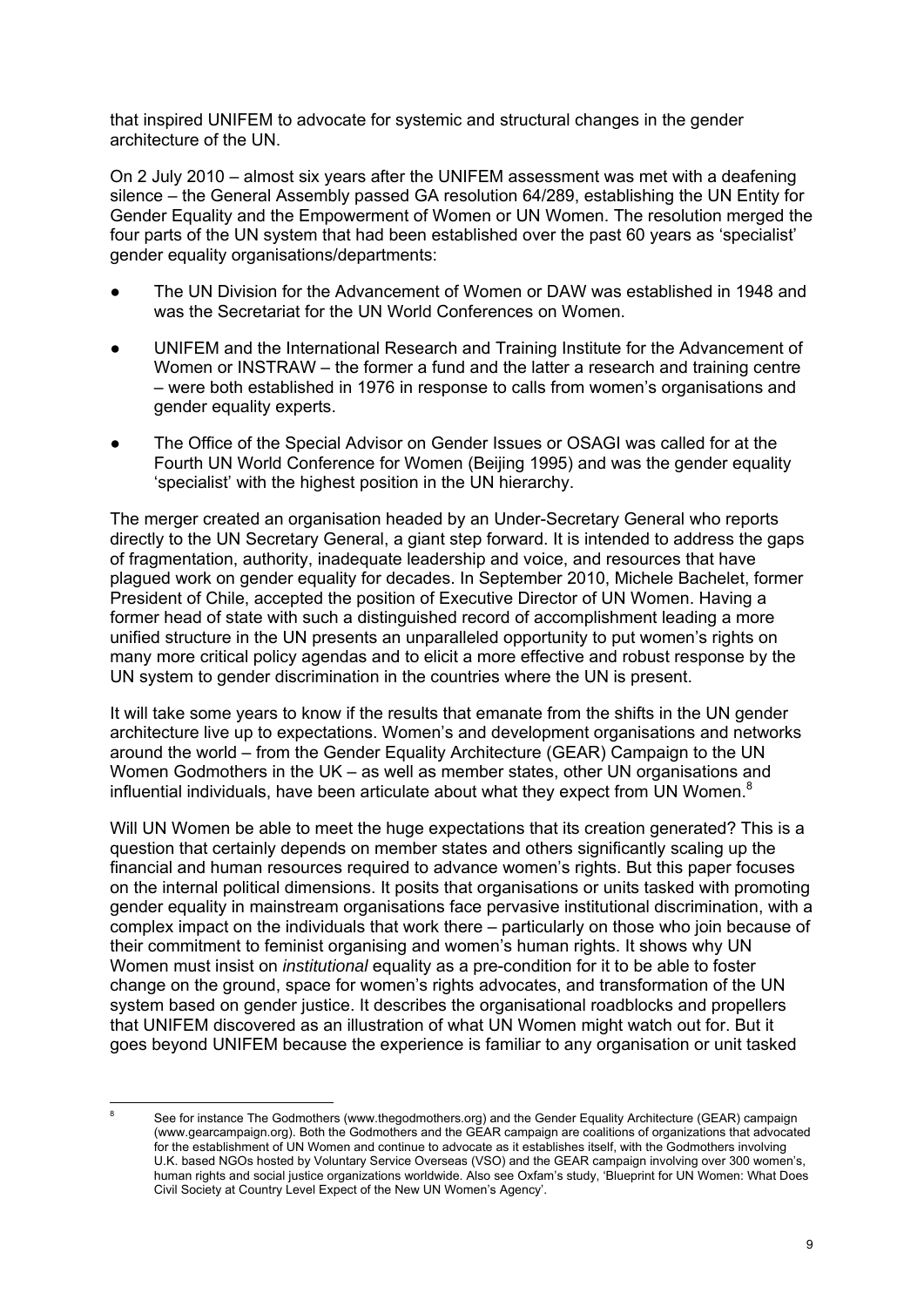with promoting gender equality in the multilateral and bilateral system and in large government and non-governmental bureaucracies.

The gender architecture encompasses Ministries of Women's Affairs, gender units, equal opportunity offices, and women's organisations and networks. While they are often underfunded and inadequately staffed, the best of them figure out ways to build alliances and establish valued technical and political credentials that place them in high demand. But technical excellence is not sufficient. All must confront in their daily work systemic institutional discrimination and structures that seek to sabotage their success. All must undertake a political analysis that acknowledges the corrosive effects when power, elitism, patriarchy, politics and gender discrimination join together to hold back progress on women's rights. Confronting this is rarely explicit in their mandates, work plans or job descriptions. But, if left unattended, it is a path to almost certain irrelevance and extinction.

#### **1.2 Toward re-structuring gender equality in the UN system**

The establishment of UN Women is a victory for women's rights advocates. It also represents a step forward for UN reform, a longstanding effort to re-organise the UN to become more coordinated and coherent. It is probably true that never in the history of the UN did an organisation come forth voluntarily to be dissolved in the interest of its constituency, organisational effectiveness and UN reform. But the gender equality organisations have.

An unusual confluence of events happened to enable the creation of UN Women. In 2006, the UN Secretary General convened a high-level panel on system-wide coherence (systemwide coherence is the term that covers all things related to streamlining and making the UN more coherent). There was no mention of gender equality in the original terms of reference of the panel. $9$ 

Women's rights advocates – including UNIFEM and many civil society groups – used all of our networks in New York and in the countries that panel members visited to lobby for their attention. Noeleen appealed to one of the co-chairs during their first meeting in New York,  $10$ women's groups organised when the panel members travelled to Egypt and Pakistan, and Bandana Rana of SAATHI (Nepal) gathered a million signatures to present to the Pakistani co-chair of the panel, demanding that the panel pay attention to gender equality. Finally the GEAR civil society campaign started up, with initial UNIFEM support. It reached out to UN delegates and women's and social justice organisations worldwide. Ultimately, the panel's terms of reference were changed to incorporate gender equality.

The panel issued a set of findings about reforming the entire UN system, with a 'merged' gender equality architecture as part of the whole package. The report made a specific recommendation that the UNIFEM assessment could not make: to merge four entities into one, with an Under-Secretary General as its leader.<sup>11</sup>

While women's rights advocates greeted the November 2006 merger recommendation with jubilation, parts of the UN bureaucracy met it with a combination of shock and consternation. These reactions mirrored typical and inherent blockages to advancing gender equality – or other issues that challenge the power of elites – in bureaucratic institutions.

At the political level, many member states – especially the Group of  $77^{12}$  – rejected the entire coherence panel report. We heard from many delegations that they did not have substantive

<sup>-&</sup>lt;br>9 See 'High-level Panel on System-wide Coherence – Terms of Reference' on UN website (http://www.un.org/events/panel/html/page2.html).

There were three co-chairs: Shaukat Aziz (Pakistan); Luisa Dias Diogo (Mozambique); and Jens Stoltenberg (Norway).<br>
See A/61/583, Report of the Secretary General on System-wide Coherence, New York 2006.<br>
The Group of 77 is

provides means for the countries of the South to articulate and promote their collective economic interests and enhance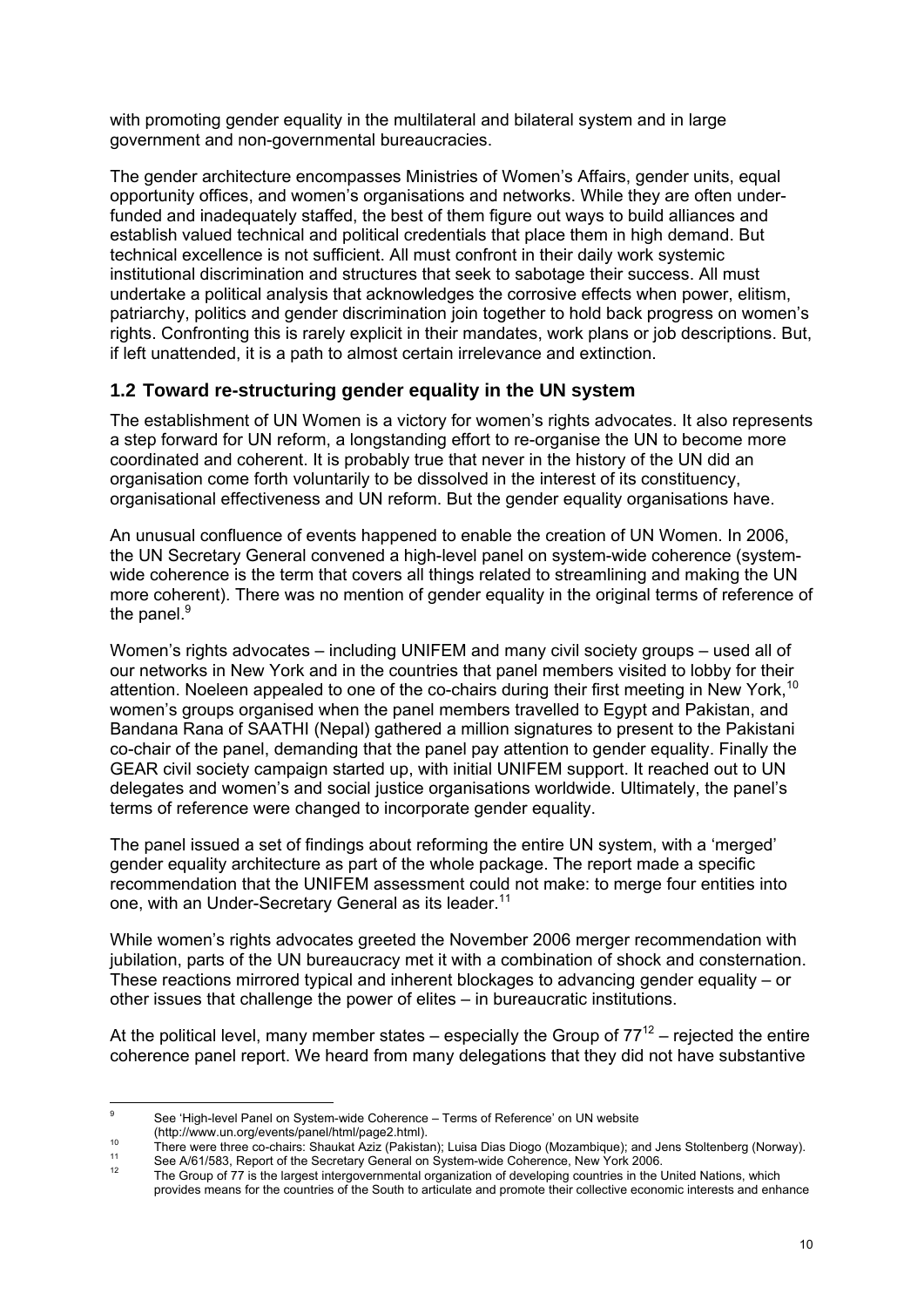issues with the gender equality components, but they rejected the recommendation as an indication of their dissatisfaction with the entire high-level panel process. So, gender equality became a political 'hostage' to other issues, including the failure of the coherence panel report to push the boundaries of Security Council reform.

Some of the units and specialists that work on gender equality in the UN system formed another blockage. A number of them were roundly dismayed by the recommendations, seeing them as contrary to the gender mainstreaming approach that had been the centrepiece of the UN's overall gender equality strategy, as well as (for some) the death knell for their own units or jobs.

At the highest levels of the UN system, some Heads of Agencies were extremely supportive while others proclaimed that this was no time to start a 'new' UN organisation. The Secretary General's support was unswerving, as he noted publicly that 'The United Nations is investing in women because it is the right thing to do and because it is a smart thing to do – possibly one of the smartest things we can ever do. I will support UN Women in every way I can with every ounce of my energy and commitment.'13 At the same time, however, one Head of Agency proclaimed during a briefing from staff on the status of inter-governmental debates on the entity prior to its establishment, 'Don't think for one minute that I want to compete with *another* UN organisation for funds'.

With multiple sources of opposition, political manoeuvring and misunderstanding, it is no wonder that a reform that could have happened immediately took four years. The four entities are now merged and the promise is significant. But at the end of the day, we must remember that the structure of the organisation was changed by merging the four existing institutions, and the level of leadership changed – which is a huge step forward in a bureaucracy – but the patriarchal and elitist structure in which the new organisation is embedded remains the same. That is part of the work that must be taken up by UN Women, with close vigilance from women's networks worldwide.

## **1.3 UNIFEM: a primer on structuring organisational inequality**

In her book, Transforming Development (1995), Margaret Snyder, the first Director of UNIFEM, catalogues some of the early strategies for confronting institutional roadblocks to the fund's work on gender equality. UNIFEM colleagues and their partners on the ground regularly demonstrated courage and creativity in confronting rules and organisational cultures that too often run counter to advancing women's human rights:

- Where gender equality was relegated to a 'cross-cutting' issue that did not receive funds commensurate with other issues, they worked with national partners and donors to develop grant making 'basket funds' at country level – where multiple donors contribute funds for a particular gender equality objective – thereby increasing the resources for women's rights organisations and issues and creating new, locally-owned knowledge on effective strategies.
- Where UN colleagues were frustrated because they could not get technical support from gender equality experts in the UN system, UNIFEM staff brought gender focal points and UN Resident Coordinators together to develop annual gender equality 'contracts' in specific sub-regions, so that the heads of UN country teams in a particular geographic area could identify, ahead of time, the kinds of technical support that they need, giving gender experts in the system the time to source this from the UN and its national partners.

<u>.</u>

their joint negotiating capacity on all major international economic issues within the UN system, and promote South-South cooperation for development.<br>13 Secretary General's statement for the launch of UN Women, 24 February 2011.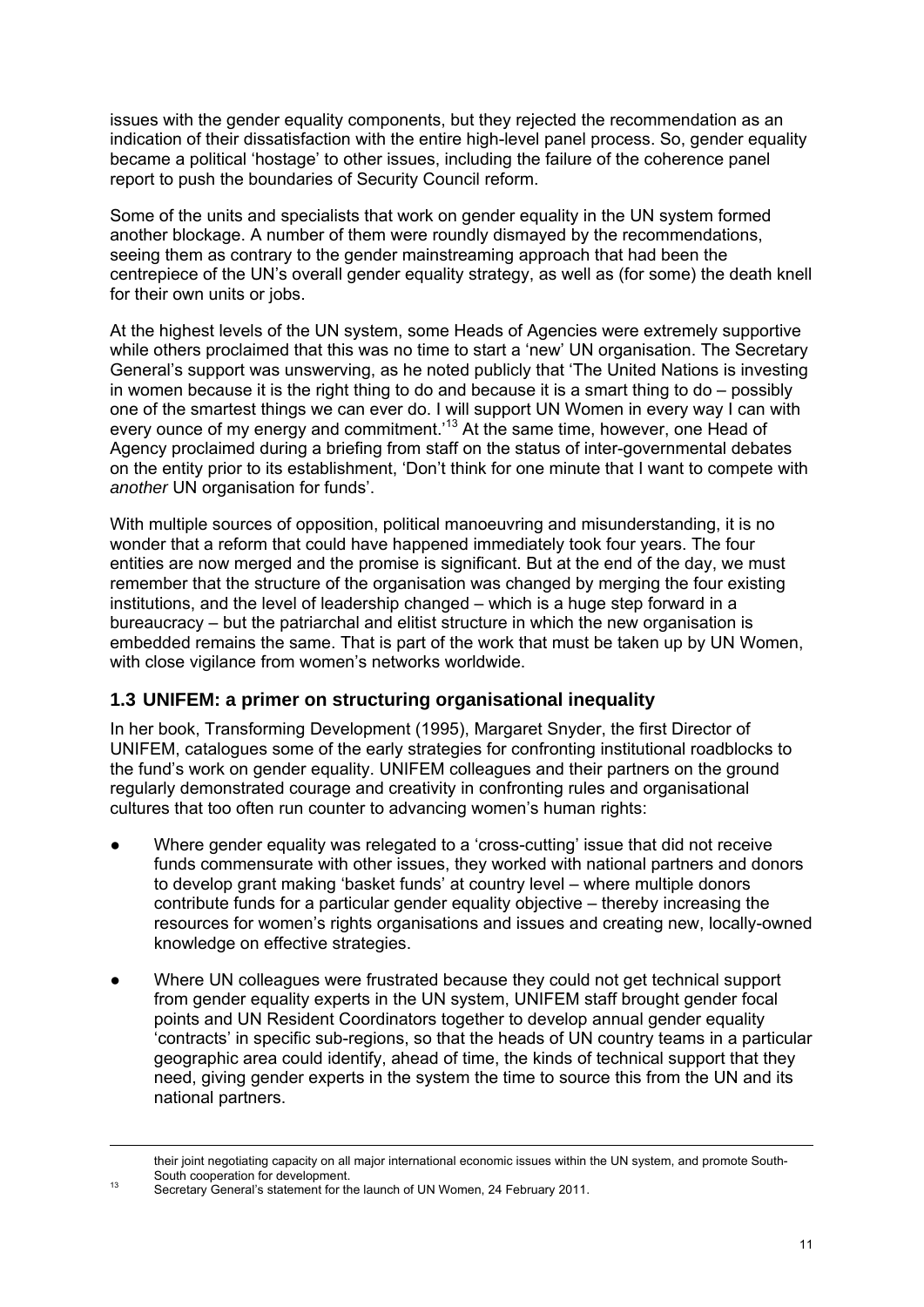Where fragmentation and missed opportunities for creative partnerships impeded progress, they promoted innovative approaches that expanded space for other UN organisations to join in, whether through UN Action Against Sexual Violence in Conflict<sup>14</sup> or through forging cross-regional and cross-national partnerships to promote and protect the rights of women migrant workers.

These achievements do not come easily, however. Documenting the types of systemic institutional sabotage that UNIFEM faced throughout its life is a hedge against history repeating itself with UN Women. What follows is a subjective, partial, but hopefully revealing, story.

It shows, firstly, how structural decisions, made on the basis of a combination of reason and the political climate of the UN inter-governmental process, have a far-reaching impact. There is no doubt that General Assembly delegates had the best of intentions when they established the UN Voluntary Fund for the UN Decade for Women in1976, which became UNIFEM in 1984.15 The UN Voluntary Fund for the Decade for Women was located in the UN Secretariat, whose structure focuses on servicing intergovernmental bodies such as the General Assembly. For reasons of relevance, efficiency and cost-effectiveness – and to locate it in one bureaucracy rather than two – in 1984, UN member states placed the Voluntary Fund 'as a separate and identifiable entity in autonomous association with UNDP'.

UNIFEM's founding resolution was formulated in close consultation and with the approval of the UN's legal experts. How it was interpreted is a dramatic manifestation of the preservationist power of patriarchy.

Other UN organisations – such as UNFPA – were also initially set up to be 'administered' by UNDP because they started off small and, as they grew, consistently became more autonomous. UNIFEM was following the same trajectory, but a combination of factors – from internal strategy to global politics to resources and UN reform – made the pace of that trajectory slower than it should have been. The UN Department for Economic and Social Affairs (DESA, which was home to the Voluntary Fund) and UNDP – which are no more and no less gender-blind or gender-discriminatory than most other multilateral organisations – had to play the unwitting roles of gatekeepers for the patriarchy. This offers important lessons for UN Women. There were three strategies for structuring this inequality.

The first strategy was silencing or at least reducing UNIFEM's voice and ability to manage its own business. Until the last part of the 1990s, UNIFEM did not have full authority for signing its own cheques or approving recruitments of all staff. It often had to lobby for the opportunity to represent itself or speak out for gender equality and women's rights in key policy venues and was often excluded with the response that its leadership was not at a high enough level to be included on the podium or at the meeting. In many venues, the Administrator of UNDP 'spoke' for UNIFEM. The Administrator of UNDP, according to UNIFEM's founding resolution, was 'accountable' for UNIFEM (Snyder 1995:62 and 80).

As we more frequently raised to our governing and advisory bodies – both the UNDP/UNFPA Executive Board and the UNIFEM Consultative Committee – the ways that our inability to make staffing decisions or to represent ourselves were impeding our effectiveness, we were told repeatedly that this was done in the interest of efficiency: why did we need our own systems when UNDP could run them for us? Like many marriages that hinge on inequality, UNIFEM had the lion's share of responsibility, but insufficient authority to manage itself. The arrangement worked fine when there was an administrator or a head of finance or a resident representative who was supportive. But there were too many instances where this was not the case.

 $\overline{44}$ <sup>14</sup> See http://www.stoprapenow.org/about/.<br><sup>15</sup> UN General Assembly Resolution GA 39/125.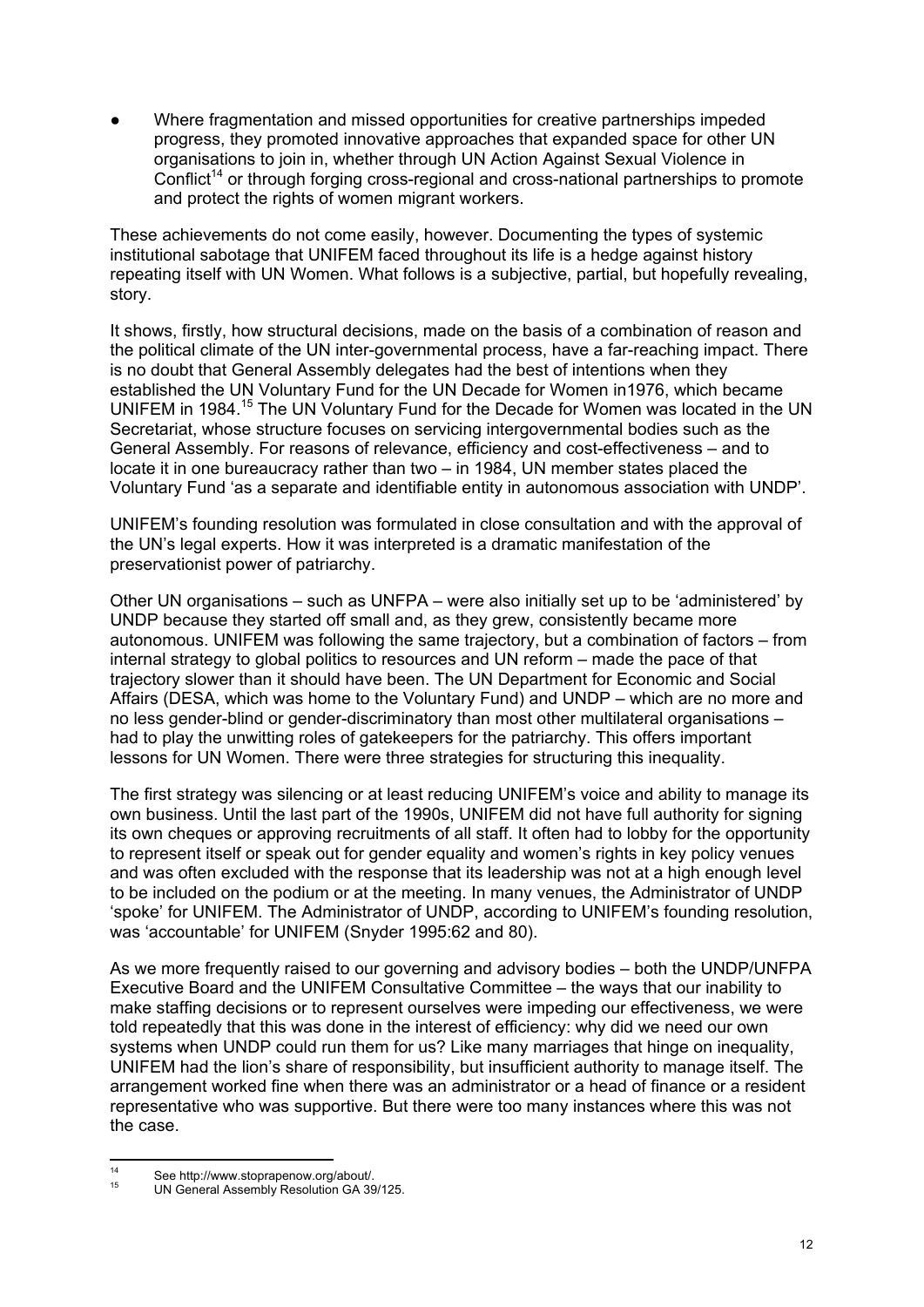I remember that, when I was working at the International Women's Tribune Centre in the 1980s, we received a phone call from UNIFEM, located around the corner. The staff had come to work on a Monday morning to find that, over the weekend, UN DESA (its host at the time) had unilaterally decided to take over their space and move UNIFEM to another location in a different building. No one had informed UNIFEM, whose Director was on mission in Japan. They simply left a note instructing staff to go to the new address, where they found their furniture and belongings chaotically piled up. The space taken from UNIFEM remained vacant for many months.

Ten years later, when I joined UNIFEM as a consultant, many facets of the situation were similar, and relate to the second strategy for structuring inequality: constantly questioning UNIFEM's right to exist, which meant huge amounts of time invested in digging up precedents just to prove why we were present. This included 'jabs' – like publicly questioning why UNIFEM field staff were participating in heads of agency meetings of UN country teams or questioning UNIFEM's right to have its logo alongside other UN organisations in a jointlyfunded publication or web application. It also encompassed more serious threats, such as more powerful UN colleagues agreeing to absorb UNIFEM into their own organisations at the behest of a donor agency.

The third tactic was strategic public and private demonstrations of 'power over'. The administrative arrangements between UNDP and UNIFEM left many opportunities for the larger, more powerful organisation to show the weaker one who was boss. For instance, UNIFEM was dependent on UNDP to make payments; if UNDP decided to withhold payment requests or put them at the back of the line, UNIFEM had few options. UNIFEM recruitments had to go to a UNDP approvals board. When UNDP set the board's agenda and would 'run out of time' and fail to get to UNIFEM's requests for three sessions in a row, UNIFEM had no recourse. Power-holders can do this with their 'property'.

Many would ask: so why did you not assert your rights and protest to the UN's leadership or governing bodies? We did. And when we did, we paid an even higher price. We were labelled as 'not good team players', we were 'whiners', we were 'radical feminists', or the worst label of all: we were 'behaving like NGOs'.

Patriarchy was most effective at limiting UNIFEM's reach and influence by failing to address the level of UNIFEM's leadership. UNIFEM's Executive Director was (in UN terms) at the D-2 level, raised from D-1 in 1989 when requested by the outgoing founding Director, Margaret Snyder, when she retired. That is a lower level than many department heads in UNDP, lower than the Deputy Directors of UNICEF and UNFPA, lower than the heads of the liaison offices of some Geneva-based UN organisations in New York. Thus the head of a liaison office with a relatively small budget and a staff of less than 30 people in just one location had a higher level than the head of UNIFEM with a \$200 million budget and nearly 900 staff and consultants in 80 offices worldwide.

The UNIFEM Executive Director's level remained the same since 1989, despite the fact that UNIFEM's budget, its staff and consultants increased by more than 10 times and successive General Assembly resolutions gave it an increasingly broader role both geographically and thematically. Four UNDP Administrators and two Secretary Generals missed the opportunity to raise the level of UNIFEM's leadership to Assistant Secretary General (ASG) level, despite letters, justifications and lobbying by well-respected experts, friendly member states and UN colleagues. The reasons changed with each lobbying effort – 'We had an ASG for you but we had to give it to someone else' or 'We agree that UNIFEM leadership should have a higher level but if we raise yours, we'll have to raise that of other associated funds', and so on. The consequences were significant: keeping the unit or organisation responsible for gender equality at a lower and hence disadvantaged level is another pathway for restricting its influence and effectiveness in a hierarchy where organisational access is determined by the level of leadership.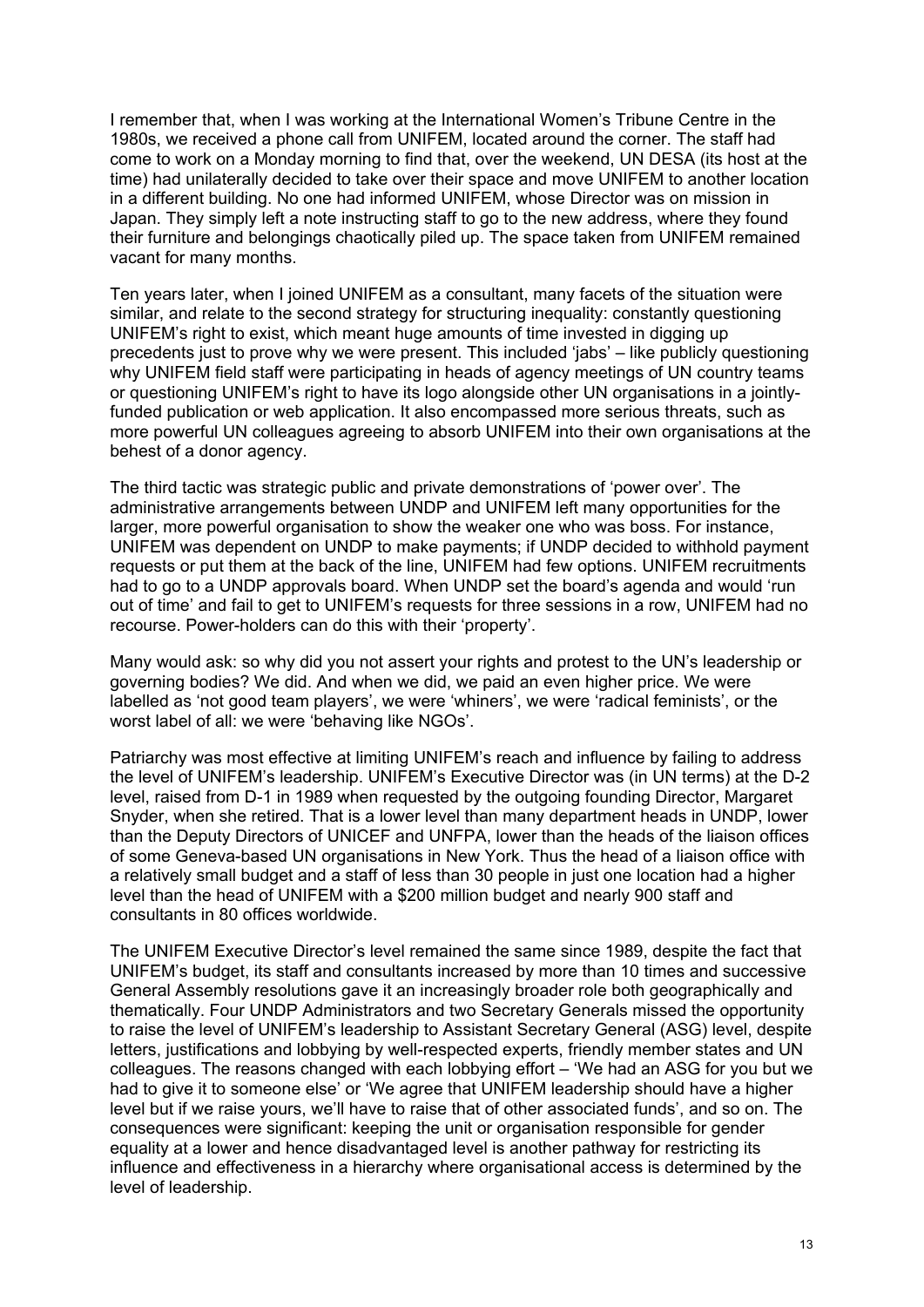The lower level of UNIFEM's leadership suppressed all other post levels, so UNIFEM Directors in the field were often one or two ranks lower than their counterparts. And for those who say, 'so what?' – you've never worked in a bureaucracy. You've never been told to move from your seat at the table (even when there are seats) because your rank is not equal to others. This really happens. You've never had to sit through meetings where, because of your rank, the legitimacy of your presence is debated. You've never been the only one asked to leave the room when a peer review of other directors is taking place, because your rank is too low. Some will say that these are all trappings. And that is partly true. But it means that continuously and systematically you and others are reminded that you are unequal, lesser, disadvantaged. It means that your voice is restricted and the issues you try to put on the table are easily dismissed. And you also happen to be 'the women's fund', a constant reminder of how women are treated in the larger world manifesting itself at decision-making tables within the UN.

UNIFEM fought this marginalisation without pause since its establishment, and at times was joined by women's rights networks at country, regional or global level. Over the past twelve years – and often in partnership with supportive UNDP leadership and colleagues – UNIFEM secured the right to sign its own cheques, appoint its own staff, and have representational status on the ground. These were small but significant victories.

The catalogue of strategies that UNIFEM's leadership teams – from its founding Director, Margaret Snyder, to its last Executive Director, Ines Alberdi<sup>16</sup> – formulated to enable it to survive and thrive is important to document, as each responded to the politics, challenges and opportunities of their time (Snyder 1995). During the last 15 years that I consulted with or worked inside UNIFEM, I was privileged to be part of an organisation, led by Noeleen Heyzer for the majority of this period, that not only survived but also grew exponentially in both presence and resources. This did not happen by chance. It was part of a strategy.

UNIFEM leadership understood three things: firstly, it had to build relevance within the UN by embracing UN reform and seizing the opportunities that it offered, opportunities like the High Level Panel or the pilots of 'Delivering as One<sup>17</sup> Secondly, it had to expand resources and presence, because having staff on the ground and budgets to enable full participation in UN country teams were the only roads to expanding women's access and voice to influence the system where it mattered most – at the country level. Too often, like other bureaucracies, the UN is a 'pay to play' system and if your organisational resources are inadequate, so too is your organisational voice. Lastly – but most importantly – was partnership with a constituency. The importance of this cannot be overstated. I will never forget when a very irritated high-level UN official warned us, after yet another failed effort to dissolve UNIFEM, 'The only reason we can't absorb you is because you have a constituency. That is what is saving you.'

Over the past four years, the UN Secretary General and heads of agencies have been making an all-out effort to raise the numbers of women in the leadership of the UN. The leadership often understands their commitment to gender equality as a struggle to achieve greater gender balance, e.g. to get more women into higher-level positions. There have been significant advances. More women are now seated around the UN's highest decision-making tables than ever before, with 30.9 per cent of the highest level posts (Under-Secretary General and Assistant Secretary Generals) held by women according to 2009figures (UN 2009. Keep in mind, as well, that the UN did not have a woman Under-Secretary General until Dame Margaret Anstee's appointment to that rank in 1987.

 $16$ UNIFEM had four Executive Directors: Margaret Snyder (1976 to 1988); Sharon Capeling-Alakija (1989 to 1994): Noeleen Heyzer (1994 to 2007); Ines Alberdi (2008 to 2010).

Noeleen Heyzer (1994 to 2007); Intervision (2006 to 2010).<br>UN High-level Panel on System-wide Coherence (2006b). The pilots are those countries where the UN agencies are trying to operate in a fully joined up manner.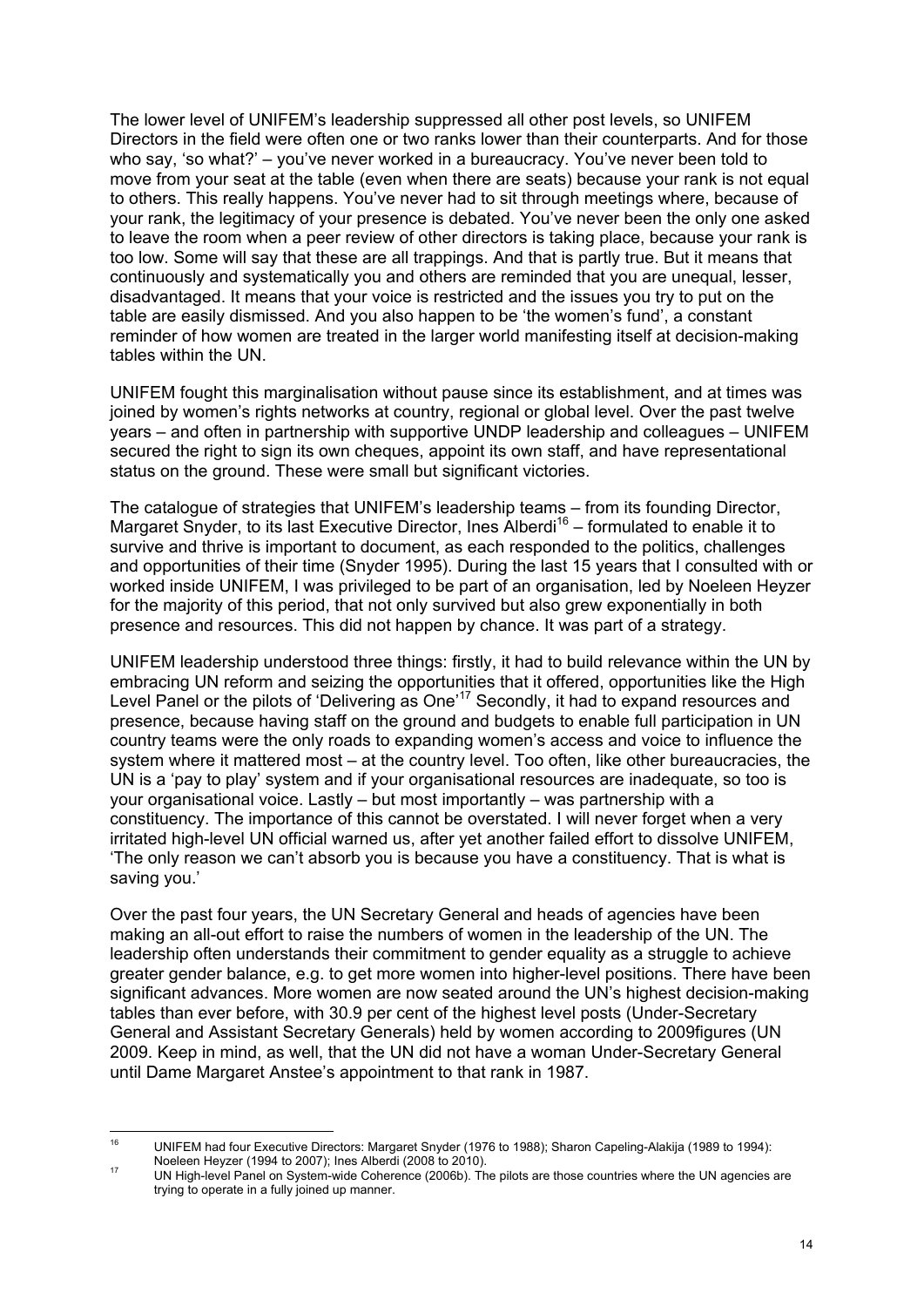This change in percentages is important, but it is only a part of the picture. The dynamics of structured inequality can only be understood through an analysis of the 'deep structures' of organisations (Rao, Stuart and Kelleher 1999). Much of the work on transforming the deep structures that perpetuate gender discrimination in institutions is focused on making organisational life more conducive to the different realities of women and men at the individual level: e.g. having more flexible hours, day care, providing employment to male spouses who follow their wives overseas, mentoring programmes, and positive action.

But while the UN is taking some steps to address structural gender inequality at the individual level and retain more women in leadership, recognition of *institutional inequality* – that is positioning an entire organisation or unit and the people in it at a structural disadvantage because they work on gender equality – is far less obvious. And that is the trap that UN Women must avoid.

#### **1.4 A battering effect on staff**

There are an increasing number of women – and more men as well – who are passionately committed to women's empowerment and rights in the organisations and units that work on gender equality in large multilateral or bilateral organisations. Some had been working in feminist NGOs and joined these organisations to work on change from the inside. Despite legitimate complaints from women's organisations that better-paying jobs in international NGOs and multilateral or bilateral organisations are reducing the talent pool for them, it is absolutely essential for women's rights activists to be located in these bureaucracies. It is one of the ways that change happens.

I also now meet an increasing number of 'career' civil servants – from within the UN system or from government or academia – who join UN Women or gender units of other UN organisations to advance their careers. But after feeling the full weight of institutional gender discrimination and after seeing the enormous demand for support from governments, the UN and civil society, their consciousness and ire get raised.

This is systemic. I have seen it happen equally to men and women who worked at UNIFEM and other organisations or units that advance gender equality. The men that I've met who work on gender equality issues in multilateral organisations have told me about the snickers and the teasing that they encounter from other men. Relatively innocuous comments like, 'What does the gender man have to say about that?' to far more sexist and misogynistic remarks. Recently, I was at an international conference on gender-responsive budgeting (GRB), with robust participation from many male and female colleagues working in Ministries of Finance. One of the African men – who is the GRB champion in his country's Ministry of Finance – told me that he had recently been meeting with a European donor representative. When the Ministry colleague informally told the donor representative about the way that GRB was strengthening internal systems of accountability and transparency, the donor representative laughed and said, 'Why would a smart and capable guy like you want to spend time working on gender issues?' These comments are, depressingly, not uncommon. But, in most cases, they strengthen the resolve of my male colleagues to make a difference for women's rights.

After twelve years at UNIFEM and reflecting on its effect on individuals – and my own entry to feminism through organisations and centres addressing violence against women – I see the parallels between what happens to some staff of these organisations and battered women's syndrome, with four stages of response: denial, guilt, recognition/awareness and empowerment. The problem is that many individuals stop at the first two stages, and never reach stages three and four.

This is how it works: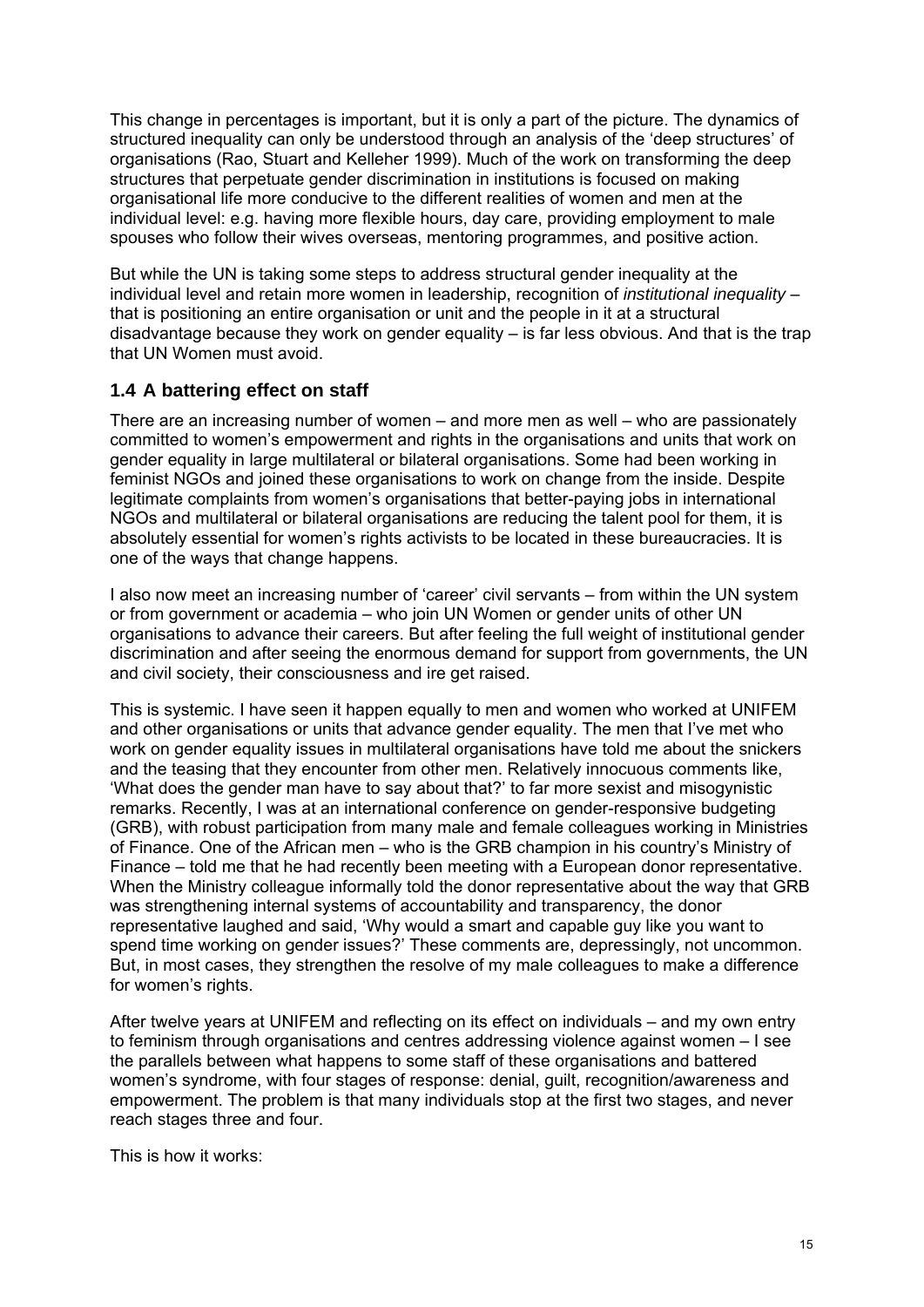#### *1.4.1 Denial*

Like the singer Rihanna being beaten up by her boyfriend, Chris Brown, and publicly excusing his behaviour,<sup>18</sup> there are a surprising number of apologists for institutional sexism amongst those who work on gender equality. Gender units in large development organisations that have to write reports to governing bodies about the progress their organisations are making on gender equality regularly hyperbolise, hide or tweak information in their reports, at the oft-unspoken behest of their supervisors or colleagues. Rarely can an 'employed' gender expert or a gender unit unveil the sexism inherent in their organisations without facing the consequences of being designated someone who is not a good 'team player'. More powerful colleagues will turn the blame around and pin the inadequacy on the gender unit for failing to provide good capacity development or technical support.<sup>19</sup>

For instance, it is denial when we affirm statements of UN resident coordinators, both male and female, who come to open or close a meeting on gender equality and then (often saying, 'let me be provocative') observe that there are too few male participants and that the women in the room have to try harder to 'attract' men to this work. We nod our heads, rather than ask them if they raised the same question about women's absence when they were in a room full of predominantly male Heads of Agencies or ask them to what extent they are using their power to change the incentive systems so that men will want to work on gender equality.

We rarely talked publicly about the similarity of UNIFEM's organisational arrangements and relationship with UNDP – or the relationship of a Directorate of Women's Affairs to the Ministry for Social Welfare or of the gender unit to its overarching policy unit – to the situation of disenfranchised women worldwide, who are subjugated by both the state, their male family members, and more powerful women 'agents' of men in the family. And when we did point out the structural inequalities to those who could have easily done something about it, more often than not the response was silence, embarrassed guffaws, supportive 'oh, they're just pulling your chains', or recrimination… but very little action. You soon learn to stop raising it, except in the safest spaces.

#### *1.4.2 Guilt*

When we are in denial about the structure being irrepressibly and unapologetically discriminatory, we have only ourselves to blame. When we cannot get our colleagues to implement agreed guidelines for promoting and protecting the rights of women and girls in refugee camps, we think we did not strategise properly. When an evaluation of a mainstream programme or unit shows gross inadequacies in their work on gender equality, we feel that we did not produce the right technical support. When we try to mainstream gender equality into a Poverty Reduction Strategy or a large-scale programme and are asked to produce a clear evidence base for strengthening commitments to women, we feel inadequate that we could not present the magic piece of evidence to convince our colleagues to include a result and a budget to advance women's rights. We fail to realise that no such evidence will do so. We fail to assign accountability where it actually belongs.

I recently attended the final workshop of a two-year action learning process for three UN country teams to reflect on and document, based on their own experiences, what actions can support effective joint programming on gender equality, as discussed by Rao in the second part of this working paper. I was quite struck by the initial reflection provided by one of the

<sup>18</sup> See, for instance: http://feministing.com/2012/02/17/what-if-rihanna-and-chris-brown-get-back-together.<br><sup>19</sup> There are legitimate criticisms from colleagues about the inadeguate technical support they receive from gender u and from the former UNIFEM and other specialist organizations. The placement of individuals who lack the knowledge base, networks and substantive skills to provide high-quality and timely expertise on gender equality to those who are asking for assistance undermines overall efforts to create a conducive environment for advancing gender equality in policies, programmes and budgets. As one supportive UNDP senior manager once said to me: 'Every time UNIFEM places an advisor or representative who is at too low a level or who has inadequate expertise, you lower the bar for all of the other UN organizations' efforts on gender equality.'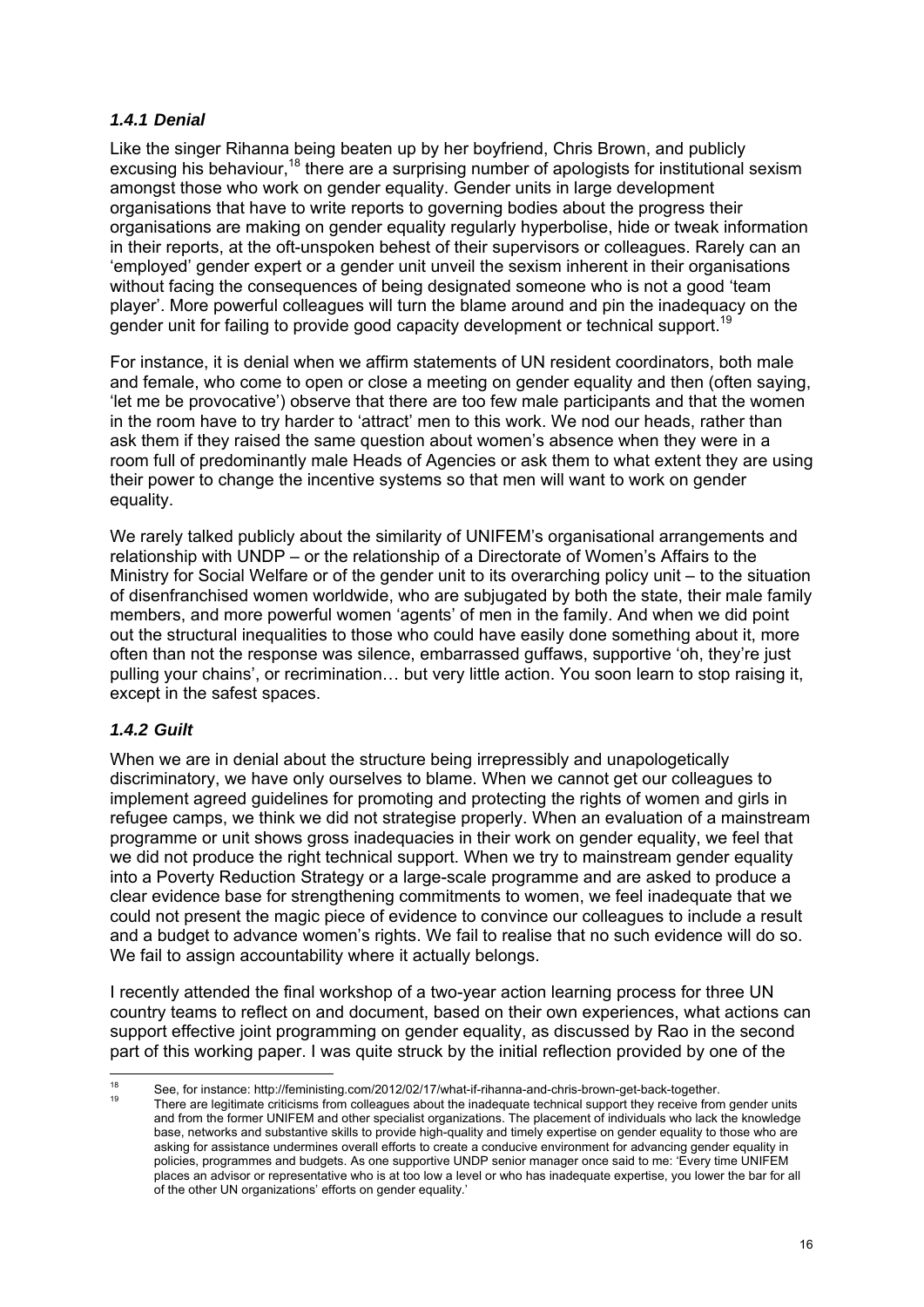teams. By all counts, they had managed to build on the comparative advantage of UN organisations in that country to produce stunning results in a short period of time, successfully supporting national efforts to get more women into political positions and to extend the country's first network of shelters for women into the provinces. National decisionmakers were extremely satisfied and it was widely known that the UN's accomplishments on gender equality had positive spin-off effects on the overall reputation of the UN country team.

Yet, in their presentation on their learning process, the four women who made up this team pointed out that they had 'failed' when it came to gender mainstreaming and therefore other programmes supported by the UN country team were not sufficiently gender-responsive. The irony was inescapable. Here was a relatively small inter-agency team consisting of only five or six people that had helped to deliver quantifiable, tangible benefits to the country, was deeply appreciated by national partners, and had improved the reputation of the entire UN country team. But their sense of success was marred by their feeling that they had not spent a sufficient amount of time 'helping' their other UN colleagues to incorporate gender equality into their work.

This should be a warning to UN Women. Many supporters still talk about UN Women as the panacea for the UN system's shortcomings regarding gender equality and 'holding the system accountable'. But it must be crystal-clear that, while UN Women can play a specific role, each UN organisation remains accountable for its own performance on gender equality. Clarifying lines of responsibility and accountability is essential.<sup>20</sup>

The sexual division of labour that so blithely accepts women's dual productive and reproductive roles is alive and well in international organisations, justified in the name of 'gender mainstreaming'. And the dynamic that perpetuates the mentality of 'blaming the victim' continues as well. Staff in gender units – like others who feel powerless and turn their frustration inward rather than strategising to overturn what is oppressing them – are much more likely to publicly criticise each other than to say anything about those in power who fail to change inequitable gender arrangements.

#### *1.4.3 Recognition/awareness*

There is that liberating moment when you realise that the institution itself – not your inadequacy – is the greatest impediment. And the even more liberating moment when you realise that it is possible to make creative use of any political space that the institution provides for advancing women's human rights. For me, this moment came when we were trying to organise a global videoconference on ending violence against women in the UN General Assembly in 1999. $2^1$  The resistance to using the General Assembly for a global advocacy initiative on violence against women was monumental and came from many different directions. We were challenged by our peers and decision-makers in other parts of the UN: what if descriptions of violence against women were so graphic that they embarrassed the delegates? How would we avoid stigmatising specific countries? What if the technology did not work properly and we embarrassed the Secretary General? The excuses were never-ending. The concerns were all for the institution, rather than for women and girls.

It made me realise how closely patriarchy guarded its sacred policy spaces in the United Nations. And it affirmed what I knew as a feminist but what is so easy to forget in bureaucracies: logic, evidence and common sense have only a limited influence. When the going gets tough, only a well-orchestrated inside/outside political strategy will work.

 $20$ UN Women and the UN system have already taken some steps in this direction, including through the Chief Executive Board (CEB) agreement to the System-wide Action Plan on Gender Equality and the Empowerment of Women (SWAP)

which institutes a system-wide accountability framework.<br><sup>21</sup> This took place about one year after I joined UNIFEM as staff, in 1998.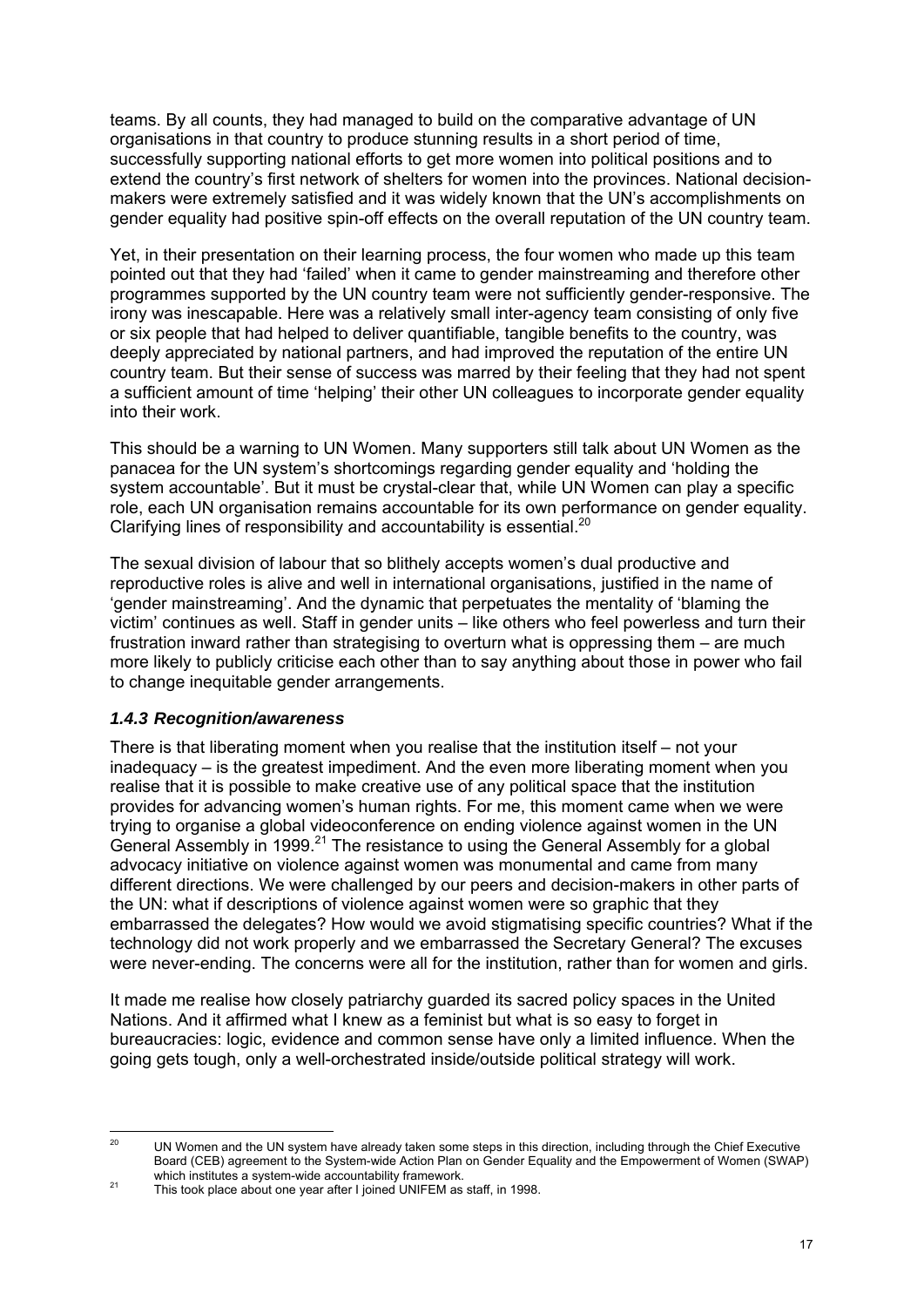The advocacy and expectations of women's movements and networks were critical to our argument for holding the videoconference in the first place. But to secure the General Assembly, we needed powerful inside champions. In this case the Deputy Director of UNICEF, a woman from the Staff Council, and several other colleagues made the difference. They guided us behind the scenes and made crucial phone calls when they were needed. They told us which levers to pull and prepped us for meetings. And we got the General Assembly. Women from Kenya and Mexico and India spoke directly to the General Assembly about their experiences of violence. The Secretary General said he would come for 20 minutes and he stayed for 90 minutes, visibly moved. Ten years later, almost every UN organisation works on ending violence against women and, in 2008, (a different) Secretary General launched his global campaign, including his male leaders network to speak out against this violence.

The struggle to bring testimonies from women and men about violence against women to the General Assembly in 1999 made us realise that the Security Council – another hallowed policy space – needed to be the next point of policy advocacy. We joined with a vast network of women's peace and security advocates, and one year later, Security Council Resolution 1325 was agreed.

Do not mistake the short-hand way I just presented the changes above as an indication that they happened quickly. They all resulted from years of advocacy and the efforts of countless women and men. The struggles represent what happens when one recognises that patriarchy is not immutable and that your role as an inside feminist change agent is to challenge the institutions of patriarchy and exclusion, whether in the Security Council, the justice system or in macroeconomic policymaking. That change is only possible, however, when one stops making excuses for those in power, stops apologising for being oppositional, and stops taking the blame for others. It is only possible when you use your position in the institution to bring in the voices of those who are most affected to speak directly to powerholders.

#### *1.4.4 Empowerment*

Empowerment comes when recognition and awareness become part of your DNA. You become entrepreneurial at using the unique opportunities that an international organisation offers to stimulate reverberating changes for women's human rights, whether that means using your 'position' to create space for HIV-positive women to secure a space at the policymaking table in a country that is deciding on its national HIV and AIDS strategy, or invoking Security Council Resolution 1325 to pressure your UN colleagues to include women's rights activists as part of mediation teams. You figure out how to use the rules on which bureaucracies run in support of – rather than against – gender equality. You use your power to press for incentives for positive action to advance women's rights and consequences for failing to adhere to hard-won policy guidelines. You figure out how to stimulate internal and external changes without being dragged down into the routine of gender mainstreaming checklists. You identify others within the organisation similarly committed to transformation and with whom you can build alliances. And you are ultimately far more effective for both women's human rights, for development and for the organisation that employs you, even as it tries to stop you.

Institutions like the UN can be an engine of positive change in support of gender equality. Despite all of the grousing and hand-wringing about whether or not we should give up on international institutions as sites of potential change for women's rights, there is a definite link between agreements made in the General Assembly, follow-up to human rights conventions and treaties ratified, and concrete changes on the ground, whether these are more women in positions of power in municipal councils, more funds to repair obstetric fistula, or more girls in school. There is a definite link between the *increasing number* of resolutions that the Security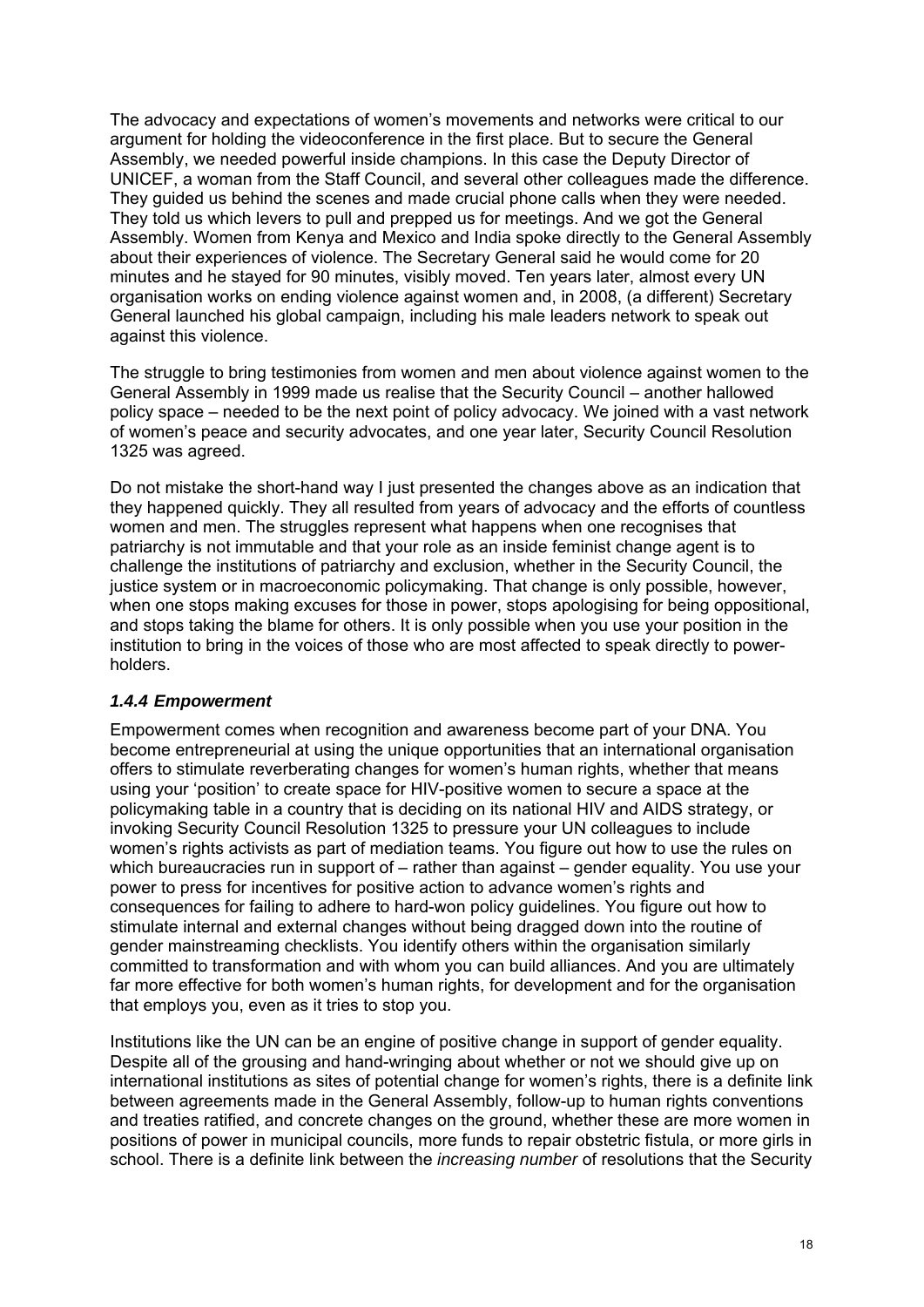Council has agreed to which recognise women as agents of peace-building or condemn rape as a tactic of war, and increased protection for women from sexual violence.

Those in international institutions who are tasked with promoting women's rights must understand that they are in privileged spaces and should use their power and position to continue pushing for better policies and bigger budgets, and to call for unswerving commitment to their implementation. They must speak truth to power. They will be lampooned and called names – from 'gender police' to 'radical feminists'. They will wonder if they may lose their jobs or pensions. Sometimes they will be isolated. My colleagues at the former UNIFEM know all too well the punishing marginalisation that comes from UN colleagues – most of whom had more power and status than they did – when they spoke out for larger budget allocations for women's empowerment in Afghanistan, for insisting that women's rights advocates from Sudan should have a place at the table at donor conferences, or for insisting that the resources of UN Women should be equal to those of other UN organisations. It is uncomfortable. But it goes with the territory.

## **1.5 The promise of UN Women**

I should confess here – half-jokingly – that I long harboured a fantasy of bringing the UN to some type of World Court of Justice for pervasive institutional gender discrimination towards UNIFEM. I would think about the grievances and examples that we would document as evidence in the war room where we built the case. I would see the court room itself, with the plaintiff (UNIFEM) being represented by a multi-national team of brilliant male and female lawyers. I would imagine powerful individuals who had been particularly callous and denigrating about gender equality having to defend their policies and actions. And then I would envision the precedent that it would set and how colleagues who work in gender units, national machineries for women, and other gender 'machinery' would stand up in all parts of the world to resist and change their status and impact. This fantasy has rescued me during the low points in the lack of support for gender equality during my dozen years in the UN.

UN Women is cause for optimism. There is a rightful expectation that the visionary leadership and political courage of Michelle Bachelet – in partnership with the significantly increased number of women heads of agencies that the Secretary General has appointed over the past couple of years and a growing number of supportive and articulate male leaders – will melt the most egregious forms of obstruction and create a newly-paved pathway for the UN's work on gender equality. There is rightful hope that having a place for UN Women at the UN's highest decision-making tables will build the leadership's understanding and commitment to put real muscle behind the piles of policy guidance and gender equality strategies that to a great extent have remained paper tigers.

The creation of UN Women is happening at a time when there is greater acknowledgement – at least in discourse and analysis – that social and economic justice depends on the involvement of both men and women. It happens at a time when mainstream institutions – from the World Bank to the Economist – are proclaiming that women are critical engines of economic development. It is happening at a time when we see women standing side by side with men bringing down entrenched authoritarian leaders, when record numbers of girls are going to school, and when new technologies are making an unprecedented level of connection and activism possible for women of all ages, races and classes.

Nevertheless, the gestation period has shown quite clearly that the pace of change may not happen in the time period envisioned. On the positive side, UN Women's core resources increased by 60 per cent in 2011, reaching  $$125$  million.<sup>22</sup> However, despite the projection in

 $\overline{22}$ 

<sup>22</sup> Progress Made on the UN Entity on Gender Equality and the Empowerment of Women Strategic Plan 2011 – 2013, UNW 2012/4, Executive Board of the UN Entity on Gender Equality and the Empowerment of Women (UN Women), Annual session 2012, 29 May – 1 June 2012.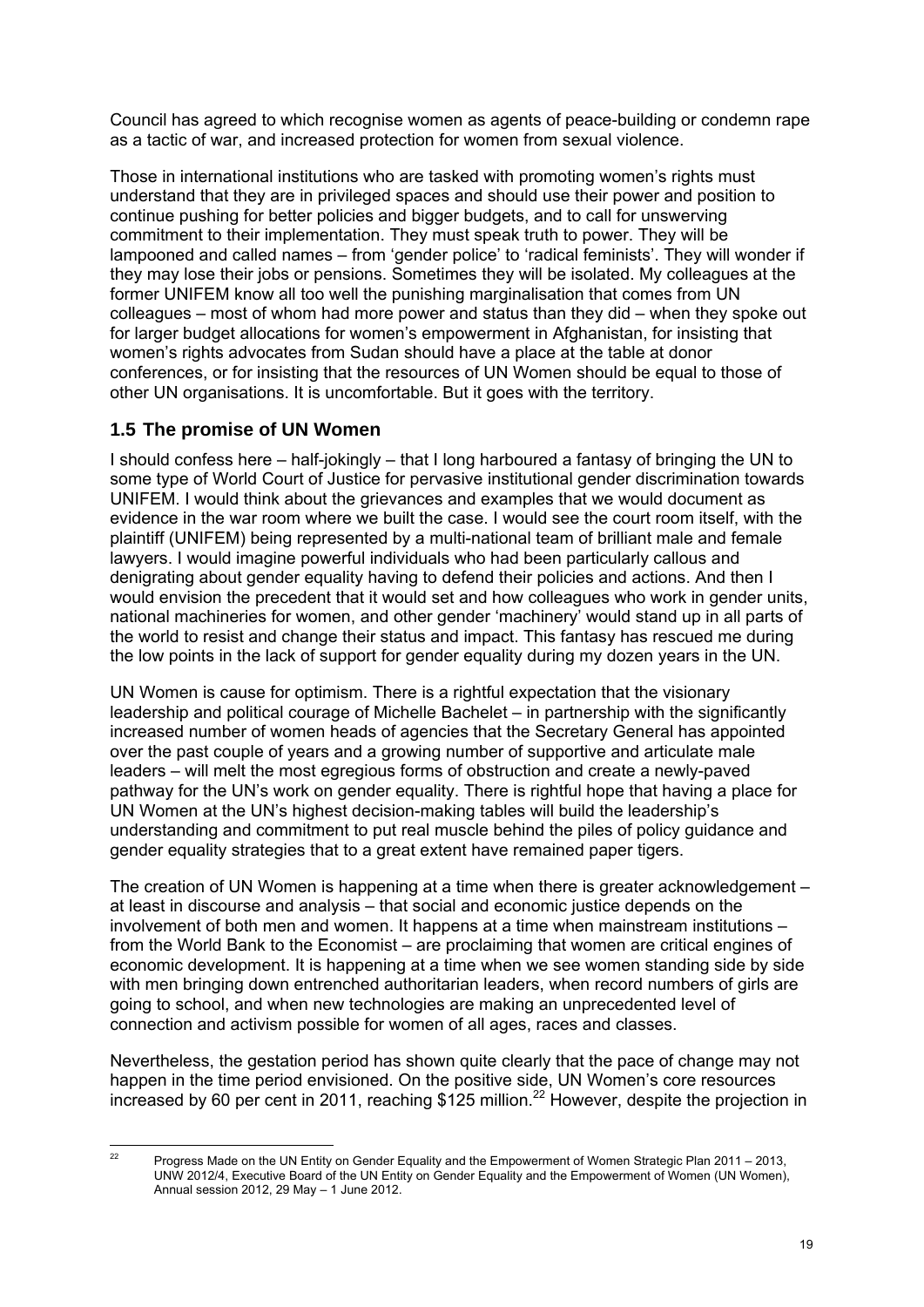the Secretary General's comprehensive proposal on UN Women $^{23}$  that \$500 million was required for start-up, the 2011 total budget reached only \$227.2 million. Without additional resources, change – though not impossible – will be challenging.

But, I would contend again, these are early days. The radical potential of UN Women is to be more than the sum of its parts and more than just about the UN system. The conundrum for UN Women is to become equal in power to other UN organisations that are inherently bureaucratic and patriarchal, while at the same time triggering a transformation of the system of which it is a part. This has mundane aspects to it, like challenging every day procedures for procurement and contracting that impede partnerships with women's organisations, and it involves taking on more entrenched power structures, like those that grant impunity to UN leaders who fail to protect women from sexual harassment and violence or who perpetrate it themselves.

UN Women's power will come from its ability to challenge and change the system and, as a result, impel a vastly strengthened backbone. For this, it needs people on the inside who are empowered, entrepreneurial and able to take calculated risks. People who have a support system within UN Women that enables them to push back when the patriarchy tries to silence their voice, tries to make them invisible, or abuses its power – as it most definitely will. And it needs broad-based alliances and partnerships within and outside of the UN.

It will be crucial to have partnerships with the women's rights networks that played such a fundamental role in calling for its creation. The fact that UN Women has a global and articulate constituency is one of its primary sources of strength and influence. These networks cannot disengage now that UN Women is established. That is just the first step. We must hold UN Women to account. But more importantly, we must work with UN Women to use our collective voice to hold the UN system – its member states, agencies and leadership – to account and to demand change. Even with its powerful leader and its access to higherlevel decision-making venues, UN Women is still one of the smallest UN organisations and it is compelled to follow procedures that are not of its making.

There are early signs that new opportunities will emerge for UN Women's leadership to make a concrete difference on the ground. Doors that open for UN Women have the potential to open other doors for more and more women, from grassroots groups working at village level to women's caucuses in parliaments.

## **1.6 Conclusion**

What has happened in the Arab Spring of 2011 should inspire us and also alert us. The men and women – young and old, rich and poor, Christian and Muslim – standing shoulder to shoulder in Tahrir Square secured a breathtaking result. But, as power has consolidated itself, as norms and standards for governance are shaped, the presence and influence of women has dropped precipitously. This has happened in numerous liberation struggles worldwide and in many local and institutional transformation processes. What can organisations like UN Women, in partnership with and in support of others, do to change this predictable march of history?

This brings me back to the conundrum I began with. We cannot under-estimate the complexity of UN Women's task, since it depends on and must be an effective member of a development assistance system that operates, all too often, antithetically to many of the values and goals that UN Women espouses. UN Women's ability to be an effective champion for women's rights at country level and within the UN itself will be proportional to its ability to engage and grow the considerable constituency that called for it to exist in the first place.

 $23$ 23 Comprehensive Proposal for the Composite Entity for Gender Equality and the Empowerment of Women (A/64/588)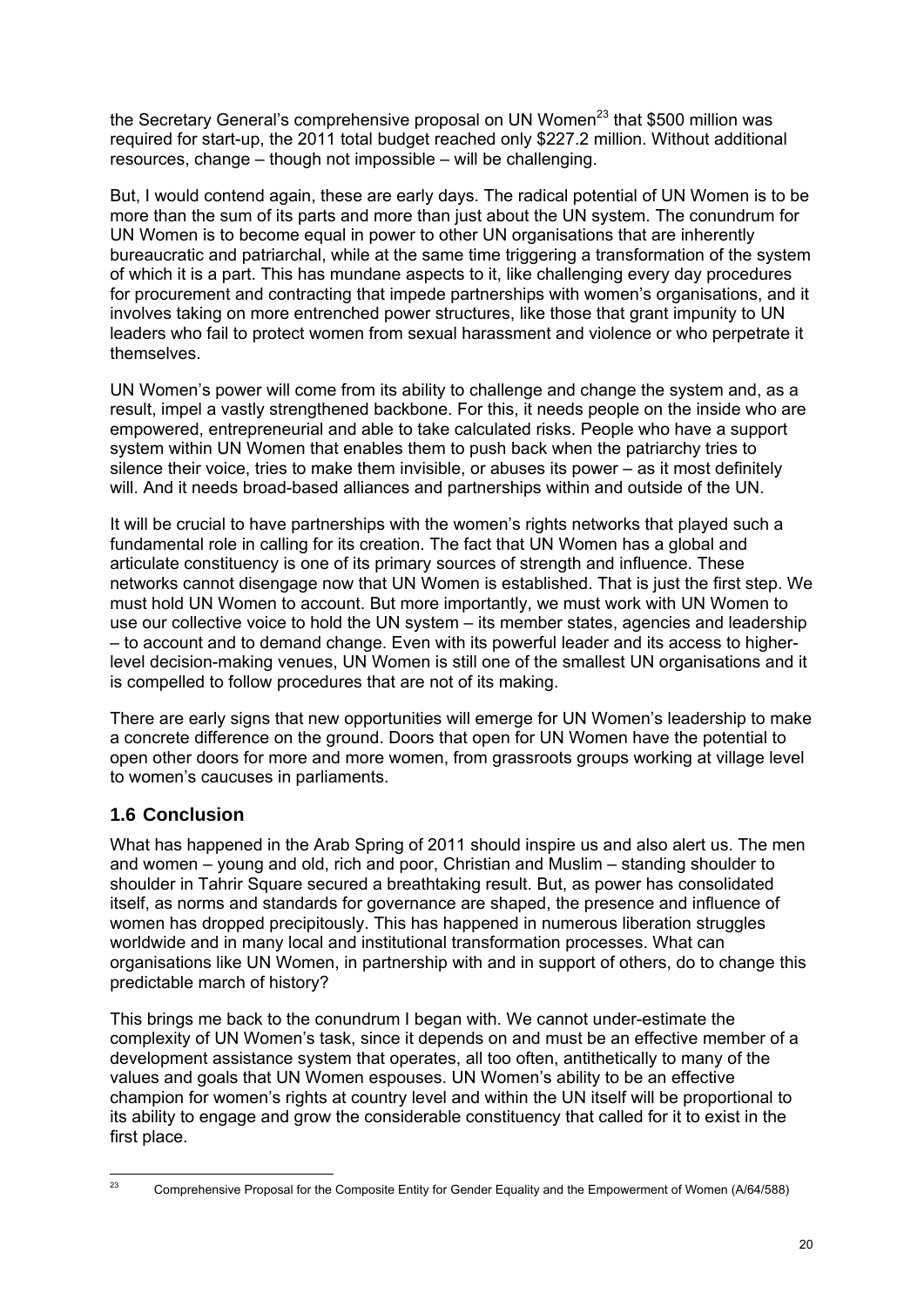I shared a draft of this paper with a number of colleagues within UN Women. One colleague challenged me to disentangle which of the obstacles to UNIFEM's and the gender architecture's effectiveness were linked to patriarchy and which were linked to the power of elites in the UN – and elsewhere – to prevent any changes to the status quo. A handful urged me to be more solution-oriented and to put more emphasis on the institutional progress we have witnessed, including better performance by UNDP and other UN organisations. They acknowledged the importance of speaking 'gender truths', as one observed, but also wanted more on what UN Women can do to turn the situation around. They noted that we cannot wait decades; we need to see a much faster pace of change and UN Women has to lead this process.

In addition to thanking my colleagues for their very insightful comments, I would have to say that I am not aspiring to offer prescriptions or solutions; I only highlight some of the potholes on the path to gender equality in bureaucracies, in hopes that UN Women might recognise and swerve to avoid them or confront them head on. And I offer a hope: that the constituency that struggled so valiantly to advocate for creating UN Women can look back a decade from now and feel gratified that they had put in place something that made a real difference.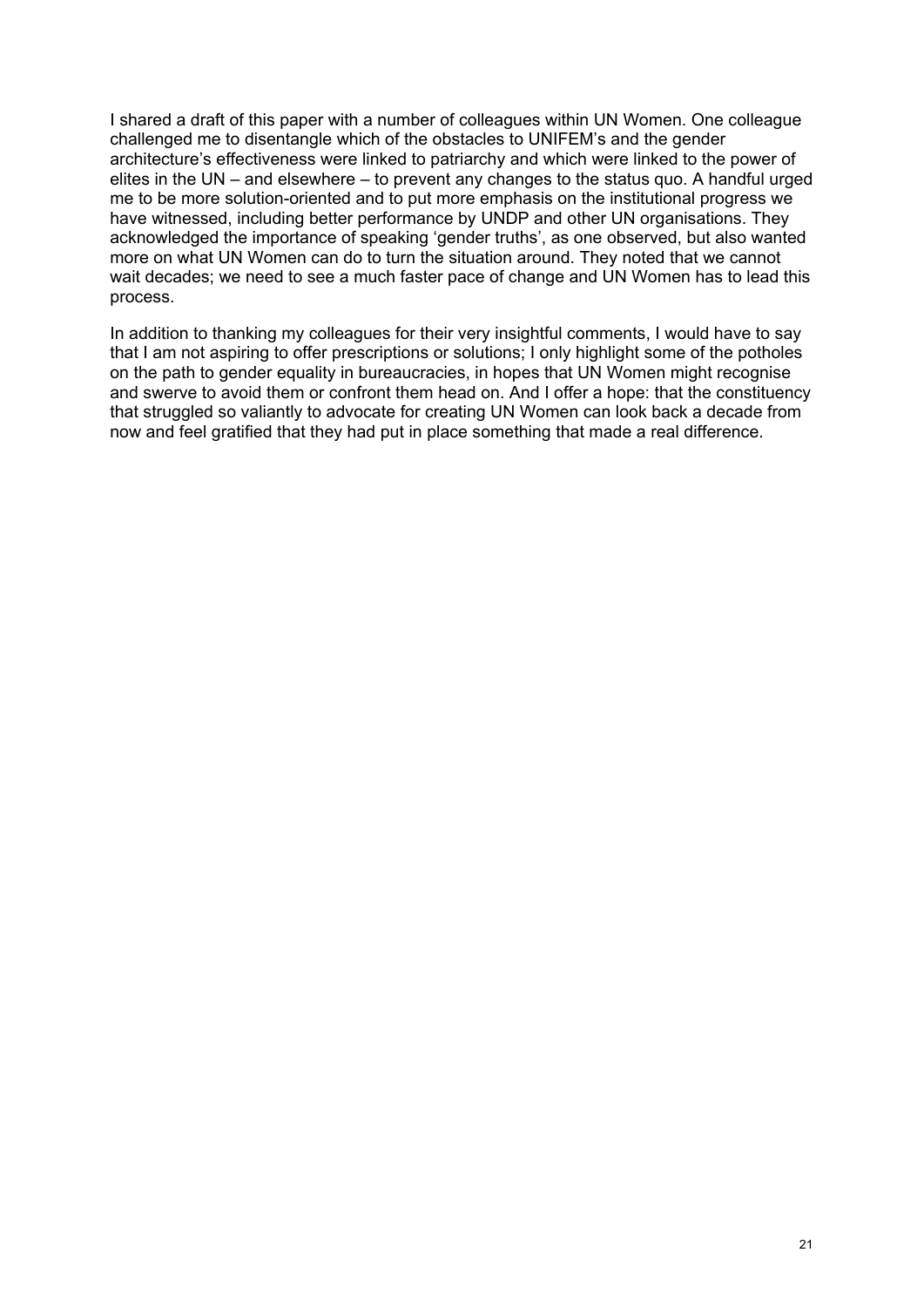## 2 Moving pieces and unpredictable results: feminist activism in development bureaucracies

## Aruna Rao

## 2.1 Introduction<sup>24</sup>

Feminist theorists and gender equality activists have long known that what actually gets done in the name of feminist activism varies widely by institutional context and current gender politics, as well as the actors involved – individual beliefs, skills and influence or the combined consciousness and skills of activist groups. The intentions underpinning the model of gender equality that feminists or gender equality actors in development bureaucracies pursue also range widely. They may be promoting equity in pay and working standards, or equality in opportunities, assets, voice and participation. Some may work to make sure their institutional resources are used to directly deliver to women; some aim to transform gendered institutions. Often, they combine aspects of all. We also know that their choices will be circumscribed by the room to manoeuvre within their organisations and across multiple mandates, capacities and cultures if they are working in partnerships or through networks. And while global discourses inform country-specific debates, the local contexts and gender politics as well as the priorities of key stakeholders play a more prominent role in determining what issues are articulated and how. With so many moving parts, gender mainstreaming 'may be understood as the result of essentially contested processes that inevitably produce varying outcomes in different contexts' (Walby 2005).

Bureaucracies play a limited role in engendering social change and there is a long road to walk from victories for women in bureaucratic spaces to gains for women on the ground. Yet, sometimes the kaleidoscope moves in such a way that significant changes emerge – significant to the actors involved as well as positive for the women they are meant to benefit. This paper draws on Gender at Work's experience in strengthening gender equality work with UN Country Teams (UNCTs) to examine the configuration of lenses and processes that led to such changes.

Gender at Work<sup>25</sup> is an international network that strengthens organisations to build cultures of equality and social justice with a particular focus on gender equality. We support local and global social change organisations to analyze and change unequal and exclusionary norms and practices in their structures, processes, and programs by introducing new analytical tools, ways of thinking, and practices. In 2006 we conducted a review of 2005–06 United Nations Development Frameworks (UNDAF) for the UNDG Task Team on Gender Equality led by UNIFEM $^{26}$  and UNFPA. The review highlighted significant gaps between the analysis and proposed action in country programs relating to gender equality. We recommended *inter alia* an in-depth, action-learning process to build holistic programming for gender equality. This recommendation was accepted by the UNDG and in 2009 we were invited to begin a two-year programme with three UNCTs – from Morocco, Nepal and Albania. The objective of this UNDG project became: 'To contribute to strengthened knowledge and action on holistic and replicable joint UN programming on gender equality and women's empowerment that, ultimately, support countries to achieve the Millennium Development Goals (MDG) and other

 $24$ 24 The ideas reflected in this paper are the joint analysis of the Gender at Work Team (Aruna Rao, Kalyani Menon-Sen and Rieky Stuart) involved in the Action Learning for Women's Empowerment and Gender Equality of the United Nations Development Group (UNDG)..

<sup>25</sup> For more information see www.genderatwork.org.<br><sup>26</sup> As of January 2011, UNIFEM has been merged into UN Women.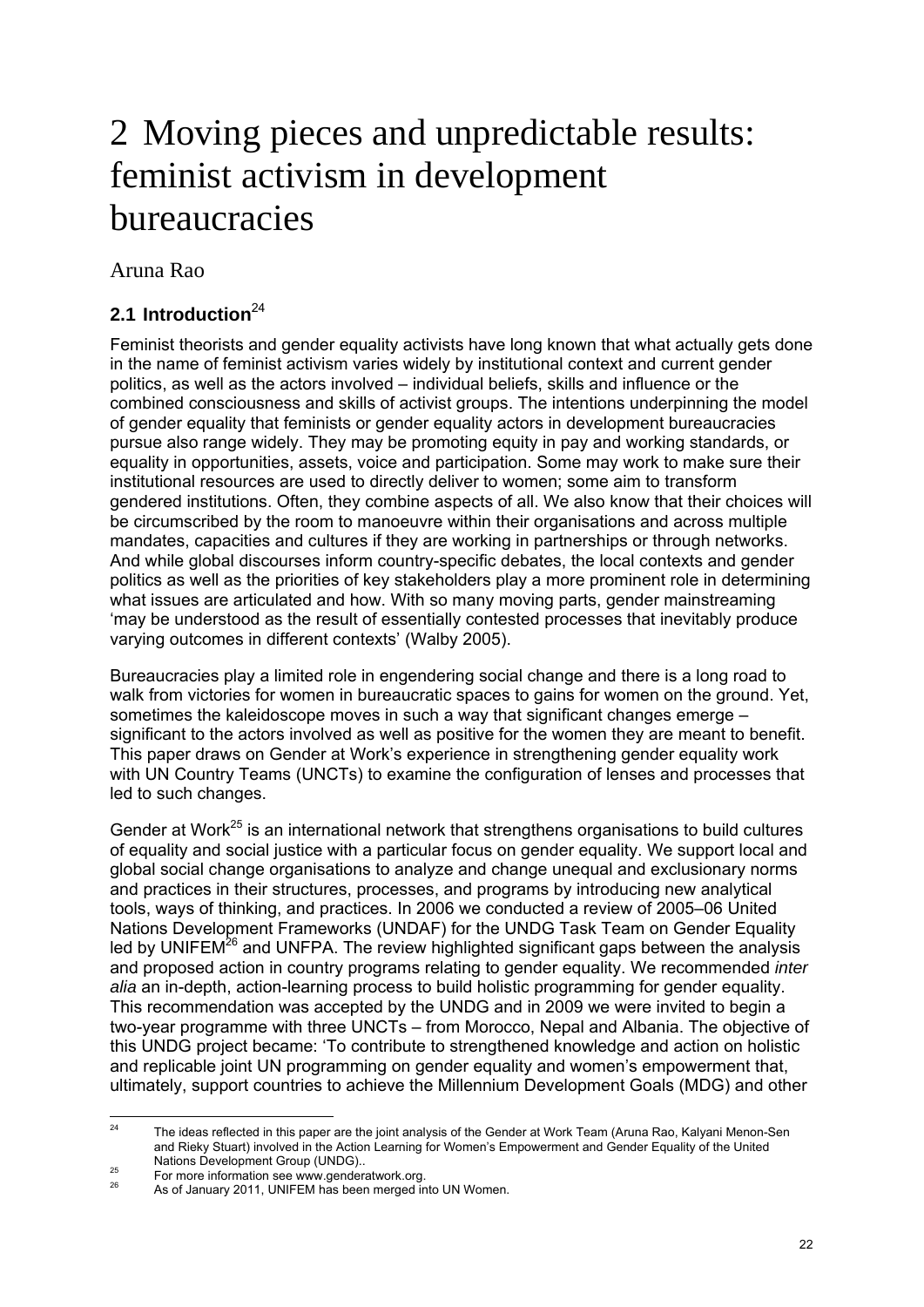international commitments'. Our role was to lead the action learning process, serving as technical and process facilitators for the UNCTs and to recommend coordination processes and tools to improve the UNCTs' ability to build a vision of and capacity to support wellcoordinated work for gender equality.

Essentially, this was a project about doing better by learning better. The choice of the UNCTs was meant to build knowledge about how to strengthen gender equality work in very specific contexts: in Morocco, it was in the context of a large Spanish MDG-funded programme involving multiple stakeholders; in Nepal it was about how to actualise gender equality as an outcome in the UN development framework; and in Albania, it was about how to work specifically in a One UN context<sup>27</sup> where the intent is to strengthen national ownership and enhance development results by bringing together the UN's comparative advantages into one strategic programme with one leader, one budget, one programme and one office.

## **2.2 The contextual lens**

The contextual lens in each of the three countries was markedly different, but each provided an opening for action. In Morocco, the women's movement has been active for a long time, and remains deeply rooted in feminist activism while it operates in the context of Islam. As such, the terms 'equal opportunities' or 'human rights of women' are more frequently used than 'equality between men and women'. Although the principle of equal responsibility for the family is enshrined in law, in practice women and men do not have the same rights and duties at home. In Morocco women's illiteracy rate remains at 54.7 per cent; maternal mortality is 227 deaths per 100,000 live births and child mortality is 35 per 1000 live births for children under 1 year. Cases of sexual and gender-based violence remain under-reported – a problem compounded by a lack of national data on the forms and prevalence of genderbased violence. Existing cultural norms have tended to organise social roles of men and women into a hierarchy and to legitimise gender-based violence. Vulnerability to violence is higher among women from migrant and Sub-Saharan communities.

In Morocco the movement towards gender equality was facilitated by several political changes: leadership at the highest levels of governance that advanced the fight against gender-based violence. The adoption in 2004 of a new family code, the '*Moudawana*', spearheaded by the women's movement, marked the starting point of important legal reforms, such as ensuring the welfare of all parties in the case of divorce, especially of the children.

The first steps towards achieving gender equality and empowerment in Morocco, led by the feminist movement, entailed raising awareness in the general population of the vulnerabilities faced by women. Next came the institutionalisation of mechanisms to facilitate more equitable gender relations, which included the creation of the Ministry of Social Development, facilitated by the work of UNIFEM and a strategic involvement of NGOs. The period 2000 to 2005 was marked by legal battles for women's human rights; international agreements like CEDAW led to a debate on national laws. In 2005–2008 the gender equality movement entered its operational phase, integrating gender issues into national policies and strategic plans. The political will by the current government to address gender issues has been important to facilitate the movement towards gender equality. The national mechanism to address women's needs – the Ministry of Social Development, Family and Solidarity – was expanded by creating a department to work on gender equality issues.

Whereas in Morocco the contextual lens was shaped by an active women's movement and a new political opening, In Nepal political upheaval enabled the articulation of a broad framework of social justice and human rights by a majority Marxist government. Nepal has

 $\overline{2}$ The United Nations launched the 'Delivering as One' pilot initiative in 2007 in order to test how the UN family can provide development assistance in a more coordinated way in eight countries.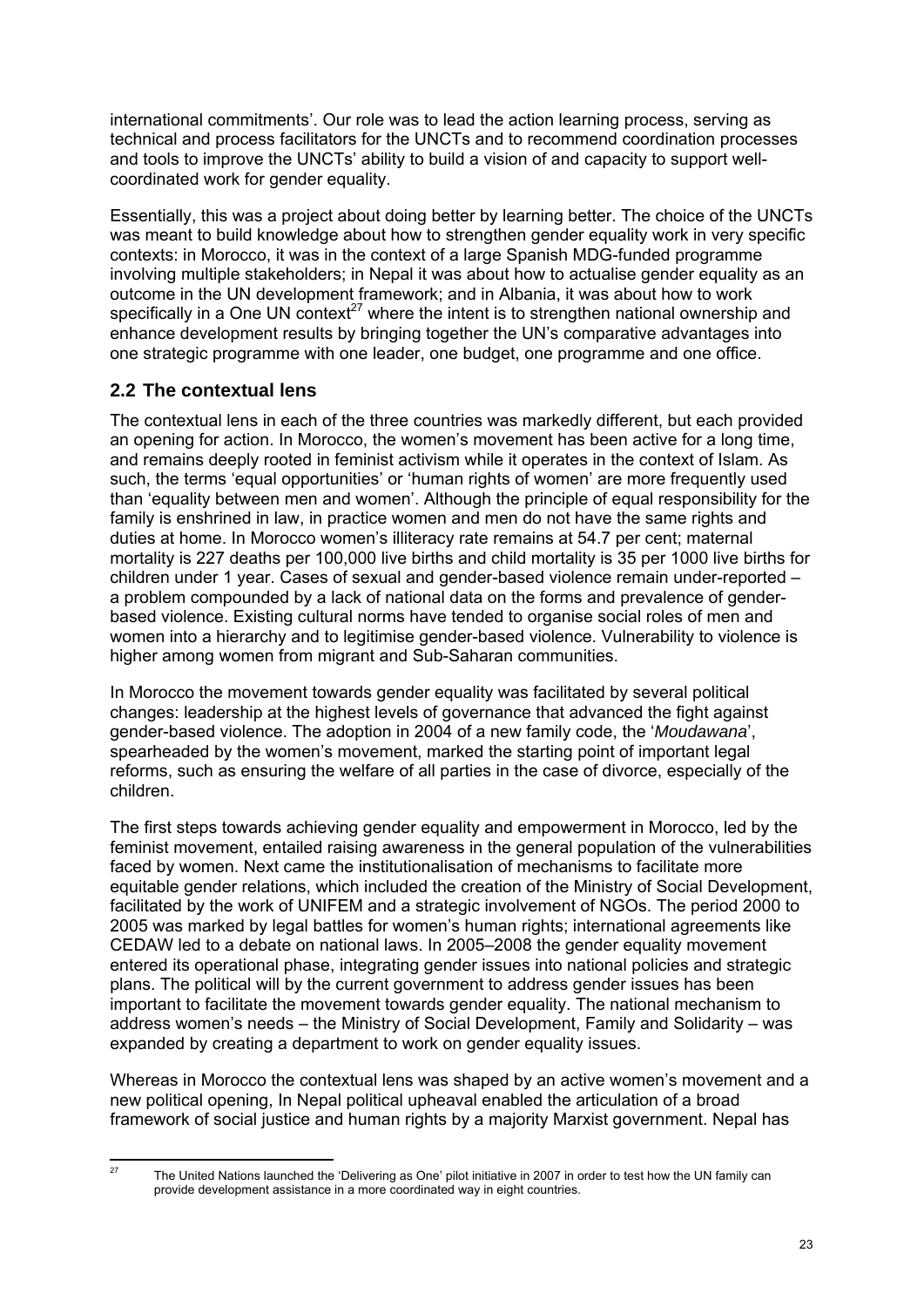emerged from ten years of intense political upheaval and violent conflict, rooted in persistent inequalities based on class, caste, ethnicity, religion and gender. This turmoil nevertheless presented opportunities for change and progress, including for gender equality. The interim constitution has strong provisions on gender equality and the *Three-year Interim Plan* includes programs for policy and legal reform on women's participation, gender awareness and support services. There are several ongoing policies and programs within the government, UN agencies and civil society which address different facets of gender equality, including a *National Plan of Action on Implementing CEDAW* and a *Gender Equality Act*. In 2002 a major advancement was made with the 11th amendment to the Nepali civil code, which expanded women's rights in the areas of abortion, divorce and property. A *Domestic Violence Bill* was passed by Parliament in 2009. There are also institutional mechanisms, such as the Women's Commission, which are meant to oversee implementation of these policies.

Albania too has experienced years of political transformation, beginning with the collapse of communism after the death of Hoxha and moving since the mid-1990s toward democratic reform. EU membership is a high priority for the government and this entails alignment with EU policies, including EU gender equality policies. Years of political, economic and social instability in the region has given rise to numerous changes which have affected the women's movement in several crucial ways, including the revision of laws so as to increase the visibility and participation of women in society, and the introduction of anti-trafficking legislation. Equally important it is that in 2006 Albania became a One UN pilot country. Regarding women's empowerment and gender equality, the UN in Albania has prioritised improved implementation and monitoring of core legislation and policies (including gender equality and domestic violence), more inclusive participation in public policy and decisionmaking, increased and equitable access to quality basic services, and regional development to reduce regional disparities.

Although women's educational levels in Albania are on the average higher than those achieved by men, their participation falls behind that of men in many areas. Their level of unemployment is substantially higher and women's salaries are lower than men's in both the private and the public sectors. At least one third of all women in Albania have experienced physical violence within their home, although activists repeatedly stress the need for a comprehensive national review of the prevalence of domestic violence and the services in place. Minority women, such as the Roma, face further marginalisation and vulnerability to gender-based and domestic violence.

Albania now has its first national law to prevent domestic violence. Further, in July 2008 the Government (with UN support) adopted a comprehensive gender equality law. In December 2009 the Government incorporated the nation's first women's quota within the National Electoral Code. In 2007, again with support of the UN, the *National Strategy for Gender Equality and Eradication of Domestic Violence (NSGE-DV)* was adopted. It encourages a safer and more equal environment for women and girls in Albanian society. Domestic violence is one of the eight main components of the National Strategy; the others address various dimensions of gender equality such as health, education, political participation, institutional and legislative frameworks. The NSGE-DV and the new gender equality and domestic violence laws have laid the groundwork for Albania's gender equality programming.

#### **2.3 The institutional lens**

Within the UN system, as in many other places, work on women's empowerment and gender equality has operated in an environment of scarcity. This not only hampers progress but also generates 'territorial' sensitivities among agencies with similar or overlapping mandates and clients. Devaki Jain, who was involved in carrying out an external assessment of the UN's Development Assistance Framework in 1998–1999, reports that 'recipient countries felt somewhat assaulted by the multiple fingers of UN Development assistance thrusting into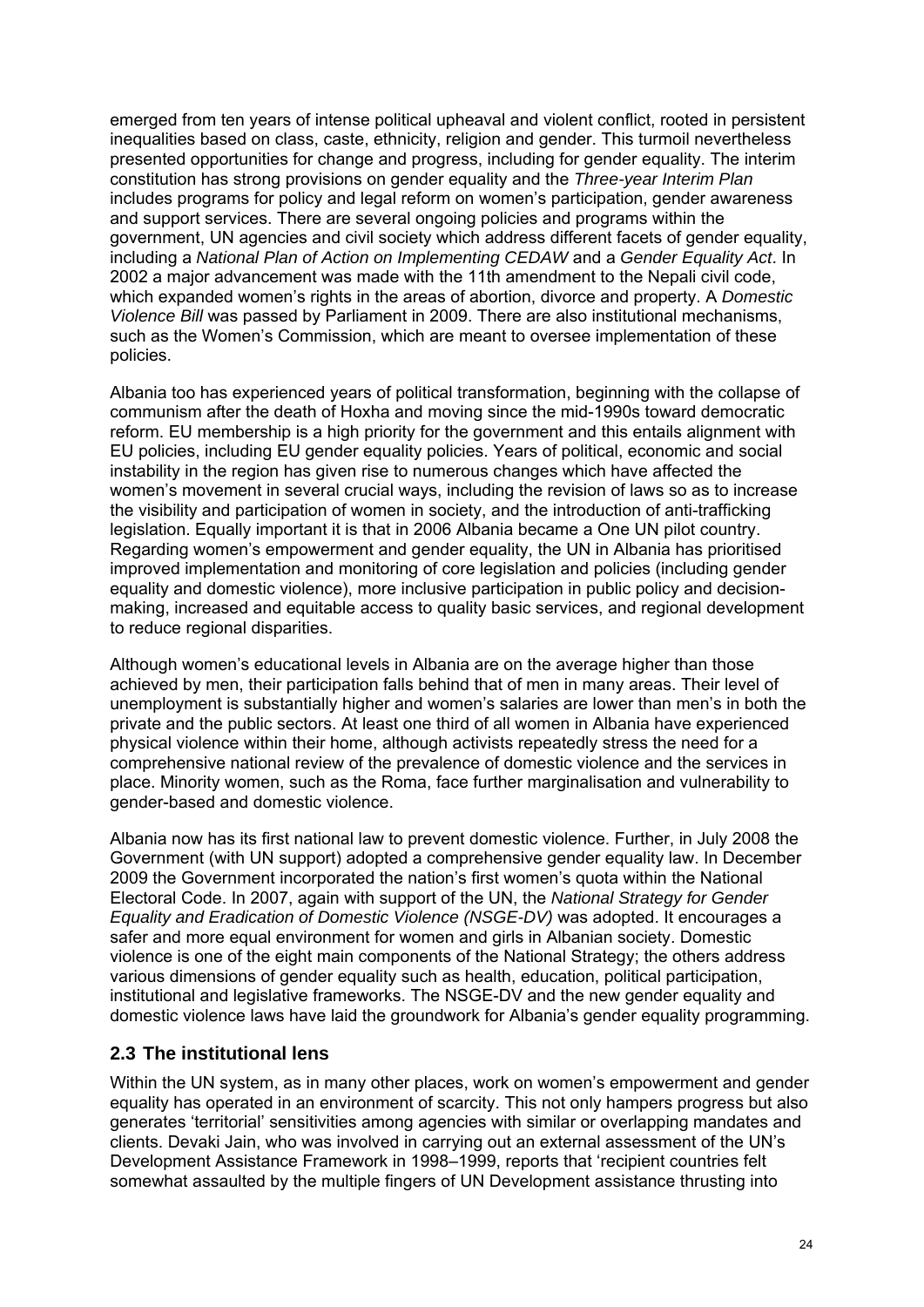their countries, often competing for space and legitimacy' (Jain 2006:2) and that special agencies focusing on women that were set up both as international agencies and as national machineries have suffered from '… marginalization, ghettoization and the demeaning gaze that excluded peoples and women have experienced at all societal levels worldwide' (ibid). It has been difficult for feminist activists and gender staffers within the system to nudge what she calls the 'hard rock of entrenched patriarchy'. Some years later Thoraya Obaid, the outgoing Executive Director of UNFPA, underscored this point. 'Gender concerns', she said, 'are still considered 'soft', marginal issues and because of this they are often pushed down near the bottom of the list of priorities, thereby jeopardising chances for greater progress'.<sup>28</sup>

This frustrating scenario is not new. Not only has the work on women's empowerment and gender equality been woefully underfunded, $29$  but also the mechanisms charged with carrying out, coordinating and monitoring this agenda are toothless. Scarce resources in an uncertain environment breed competition. UNIFEM, which was mandated both with supporting innovative and catalytic programming in countries and with strengthening gender equality activities across the UN system, was much smaller both in human and in financial terms than other agencies which also have a gender equality mandate.<sup>30</sup> Larger agencies such as UNICEF and UNFPA jostled with UNIFEM for leadership and visibility on the elastic gender agenda; staffers ardently defend institutional turf and all vie for attention and funding from donor governments, where the same fight repeats itself.

It is not surprising that inter-agency cooperation and coordination on gender equality and women's empowerment is difficult under these circumstances. Perhaps for this reason there are numerous mechanisms in the UN system, both at headquarters and at the country level, to promote coordination. The UN Chief Executives Board (CEB) is the system's highest-level coordinating body; it leads in coordinating system-wide follow-up activities and highlighting a number of broad principles to guide the elaboration of inter-agency collaborative arrangements. According to the CEB's policy on gender equality, 'gender mainstreaming as a key strategy for achieving gender equality and the empowerment of women is intended to work in conjunction with women-specific actions', and 'coherence and coordination of efforts in the implementation of the gender mainstreaming strategy' are seen to be 'essential for achieving results'.<sup>31</sup> At the level of the UN Country Team, the Gender Theme Group is a key driver of the gender agenda and is usually led by UNIFEM or UNFPA. But the work on women's empowerment and gender equality has some unique features which provide insights into how the turf battles play out on the ground today.

Like other complex social dynamics, there is no common analysis of the causes of inequality or consensus on the actions required to advance equality. This on the one hand encourages creativity, but on the other hand allows mediocrity. Because the field does not have universally acceptable standards for gender expertise, a grab bag of various experiences can masquerade as professional qualifications – a weakness that can result in ineffective negotiation of institutional space and recognition for gender equality work, as well as poor policy analysis and programming. Even worse is the assumption that because one is a

<sup>28</sup> Joint Meeting of the Executive Boards of UNDP/UNFPA, UNICEF with the participation of WFP. Statement by Thoraya<br>Ahmed Obaid, UNFPA Executive Director, 20 January 2005 http://www.unfpa.org/public/News/pid/2637.

Ahmed Obaid, UNFPA Executive Director, 20 January 2005 http://www.unfpa.org/public/News/pid/2637. 29 Evaluation after evaluation have shown that countries, bi-lateral donors and the multilateral system consistently fail to prioritize, and significantly under-fund, women's rights and equality work (see for example UNIFEM Assessment: A/60/62 – E2005/10; UNDP Evaluation of Gender mainstreaming, available at

http://www.undp.org/eo/documents/EO\_GenderMainstreaming.pdf.<br>30 In 2002, UNIFEM's resources totalled \$36 million. In comparison, UNFPA's budget for the same year was \$373 million; the Office of the High Commissioner for Human Rights' budget was \$64 million and UNAIDS' budget was \$92 million.<br>UNICEF's budget in the same year totalled \$1,454 million.

United Nations, 'United Nations system-wide policy on gender equality and the empowerment of women: focusing on results and impact,' CEB/2006/2, 15 December 2006.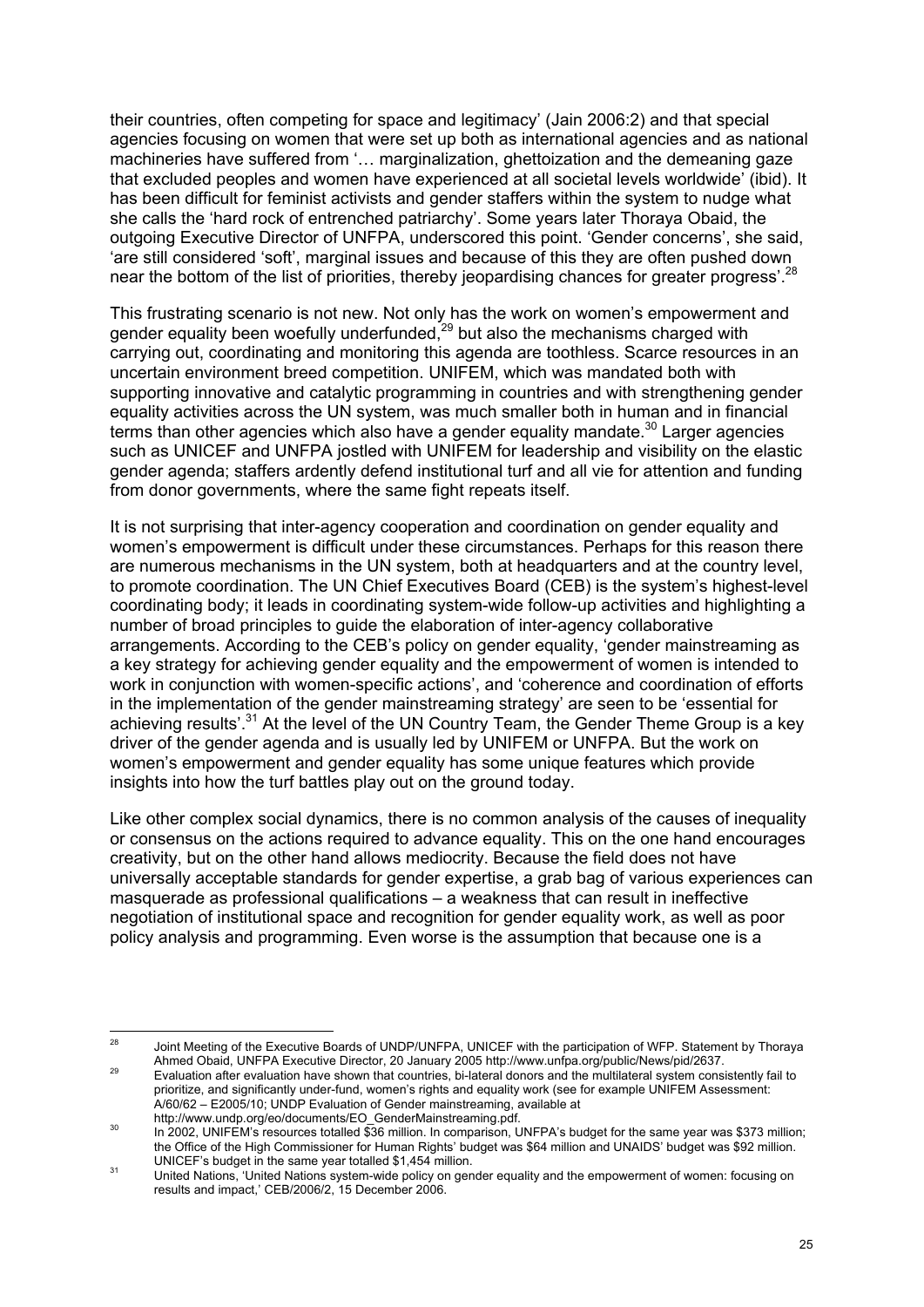woman, one must be knowledgeable about and motivated to effectively address gender equality issues.<sup>32</sup>

When you do find committed and knowledgeable staffers, they have often honed their understandings in the trenches of social movements or critical feminist academic contexts. When opportunities for action come together with their efforts to open spaces for women's voices, the work sings. For the most part, however, gender equality staffers toil away within the system where this work is only part of their mandate and receives low priority. 'According to a 2002 UNIFEM/UNDP scan, of the 1300 UN staff who have gender equality in their terms of reference, nearly 1000 … were gender focal points that are relatively junior, have little substantive expertise, no budgets, and who deal with gender as one element of a large portfolio'.<sup>33</sup> With few exceptions, addressing gender equality is an add-on job. This was also true for many of the UN staffers involved in the UNDG programme.

The key institutional arrangement for the UNDG project work in Morocco, Nepal and Albania is joint programming, which involves various UN agencies in partnership with government and civil society. In Morocco the Joint Programme on gender-based violence is called '*Programme Multisectoriel de Lutte contre les Violences Fondées sur le Gendre par l*'*Autonomisation des Femmes et des Filles au Maroc*' (Multi-sector Programme to Fight Gender-based Violence by Empowering Moroccan Women and Girls 2008–2010). The Ministry of Social Development, Family and Solidarity serves as coordinator for all national initiatives, including the Joint Programme. On the UN side, UNIFEM is the lead agency. The implementation and monitoring of this programme involves many actors: 8 UN Agencies and 13 national partners, as well as NGOs, representatives from the women's movement and national institutions. The UN Gender Theme Group acts as a point of collaboration for UN Agencies and often involves national experts and representatives from government ministries. UN Agencies, led by UNIFEM, have been working with NGOs and national institutions for several years. This facilitated the coming together of these diverse groups under one umbrella programme.

Despite the participation of UN staff in the Joint Programme on gender-based violence, some of the challenges in implementing the programme can be traced to inadequate capacity and knowledge on gender issues, compounded by the different understandings of gender equality and gender priorities, and by lack of a collaborative culture for joint work. With so many partners involved in decision-making, the processes take a long time and programme implementation requires rigorous monitoring. The turn-over of representatives also threatens the ownership of the programme, since there are different cultures, interests and priorities among partners who are competing for money and inputs into programme design. That is why working together, for instance in the Gender Thematic Group, was crucial for sharing visions and creating a common understanding.

In Nepal, when the programme started the UN agencies were involved in several joint initiatives on gender equality. They were pursuing several target strategies which aimed to empower women, girls, and communities to prevent and address gender-based violence; enhance services and build capacities of service-providers; and create a supportive policy and planning environment. The *Multi-Sectoral Gender-Based Violence Response at the District Level,* for example, involved UNFPA, UNICEF and UNIFEM. Its objectives were to raise awareness, strengthen availability and quality of services, build the capacity of multiple service providers and ensure government support via an improved legal framework.

 $32$ See for example Torild Skard, 'Promoting the Status of Women in the UN System: Experiences from an Inside Journey', Forum for Development Studies, 36 (1) 2009, pp. 155-191, Norwegian Institute for International Affairs.<br>33 Aruna Rao, 'Gender Equality Architecture and UN Reforms', Paper submitted to the UN Secretary-General's High Level

Panel on System-wide Coherence by the Center for Women's Global Leadership (CWGL) and the Women's Environment and Development Organization (WEDO), July 17, 2006.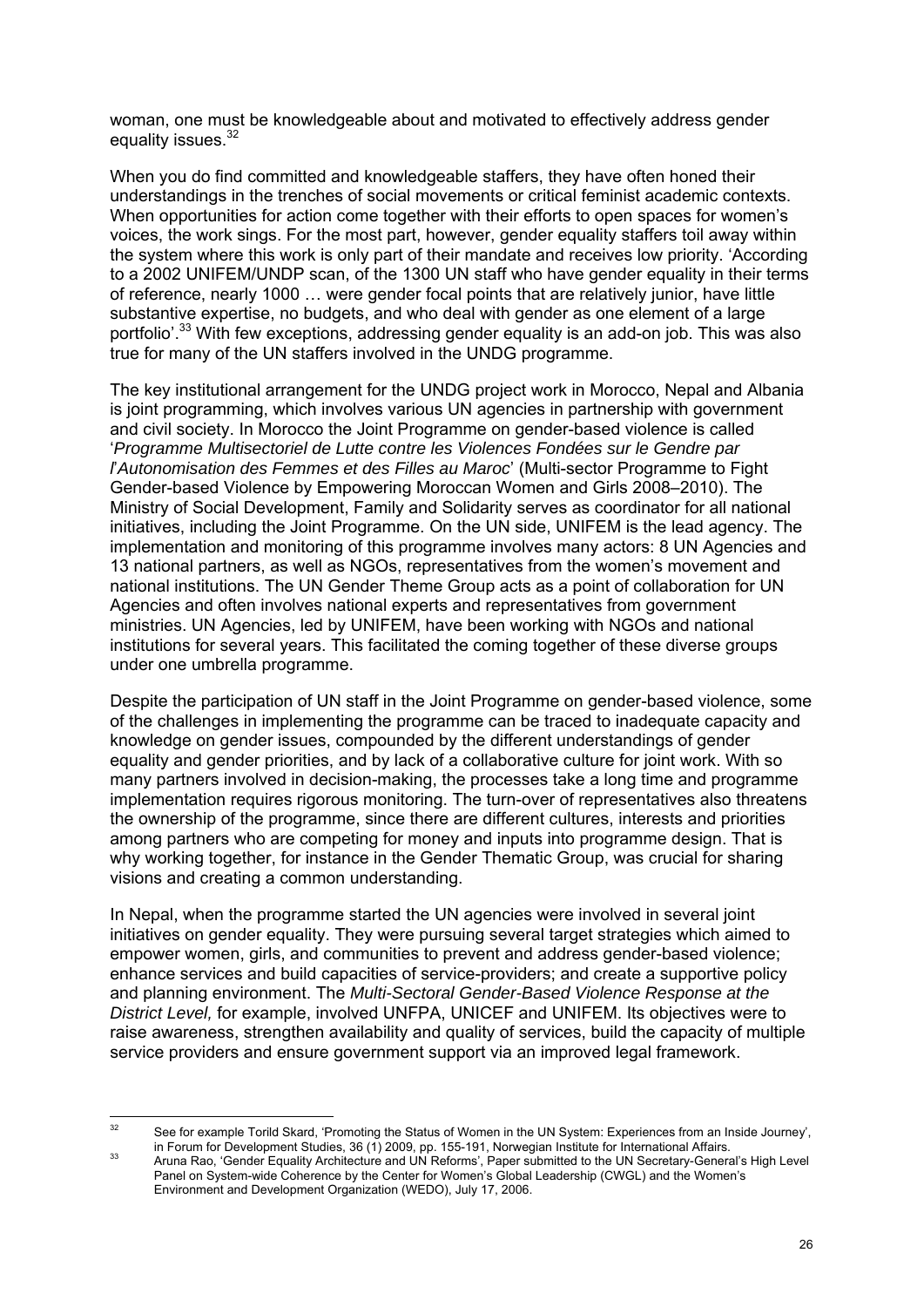In Nepal it has in general been difficult to successfully integrate gender equality into national programs; even trying to increase the number of women in government ministries has been difficult. Nepal has a strong base of grassroots women's groups and the role of women NGO representatives has been important in joint programming, because they fight to focus attention on grassroots demands and provide real-life examples from the field. Also, because they work directly with communities and can implement programs more efficiently, their work adds immediate value to gender equality programs. In the context of Joint Programs, various UN agencies have leveraged government and NGO strengths by bringing various actors together on a common platform to complement each other's work. The caretaker government's increasing reliance on the UN system eased this path.

In Albania, the four agencies (UNICEF, UNFPA, UNIFEM and UNDP) have collaborated to work on gender equality in the country and were the main supporters in the formulation and implementation of the NSGE-DV. All four are involved in Albania's Joint UN Programme on Gender Equality. The aims of this programme are to strengthen capacities, legal frameworks and systems in government on gender equality; coordinate and service support at the local level; increase women's capacity to hold decision-makers to account (this includes strengthening women's participation to ensure that women as a 'constituency' can demand certain services and better public sector performance); and support improved coordination among UN, donors and national partners on gender equality.

## **2.4 The process lens**

The challenge for us working with the UN system in these three countries was to create within a non-reflective context a formally recognised space for reflection, in order to increase the learning, effectiveness and sustainability of change. UN agencies and government departments are hierarchical structures built around sectoral and programmatic silos, where decision-making power is concentrated at the top and where gender equality is one of many priorities at the bottom of the organisational totem pole.

Creating a 'bubble of reflection' was harder to achieve than in other organisational contexts. As Standing forcefully argues, 'bureaucracies are not engines of social and political transformation' and 'the main myth in gender mainstreaming … is a mythic relocation of the possibility of political transformation to an inherently non-transformatory context' (Standing 2004:2). Bureaucratic mainstreaming not only changes the meanings of empowerment; it also does not encourage and motivate a systematic cycle of experimentation and learning, which is essential to understanding complex social phenomena. But over and above the obvious characteristics of bureaucracies (hierarchy, routinisation, standard operating procedures, log frame planning and control mechanisms) that make them less conducive to organisational learning, we found that UN bureaucracies have some peculiar characteristics that further complicate the issue.

Using Pickering's matrix for work settings built on the level of cross-functional or crossorganisational collaboration required by the job and the degree of judgement or improvisation that is required (described in Pasteur 2006) we believe that the nature of the work on women's empowerment requires deep understanding of participants and an ability to improvise rather than carry out routines. This suggests that a 'network' model with its associated interactive formats, as well as individual expertise based on reflection on experience, would be better suited than standardised work planning and 'how to' training. Yet UN practices reinforce the opposite by emphasising planning and monitoring procedures (human rights approach, gender analysis, log frames) to address complex problems without the requisite investment in helping staff interact with this information and socialise it to their circumstances. The UN operates with little accountability to women on the ground for delivering results, but it does require staff to comply with standardised procedures.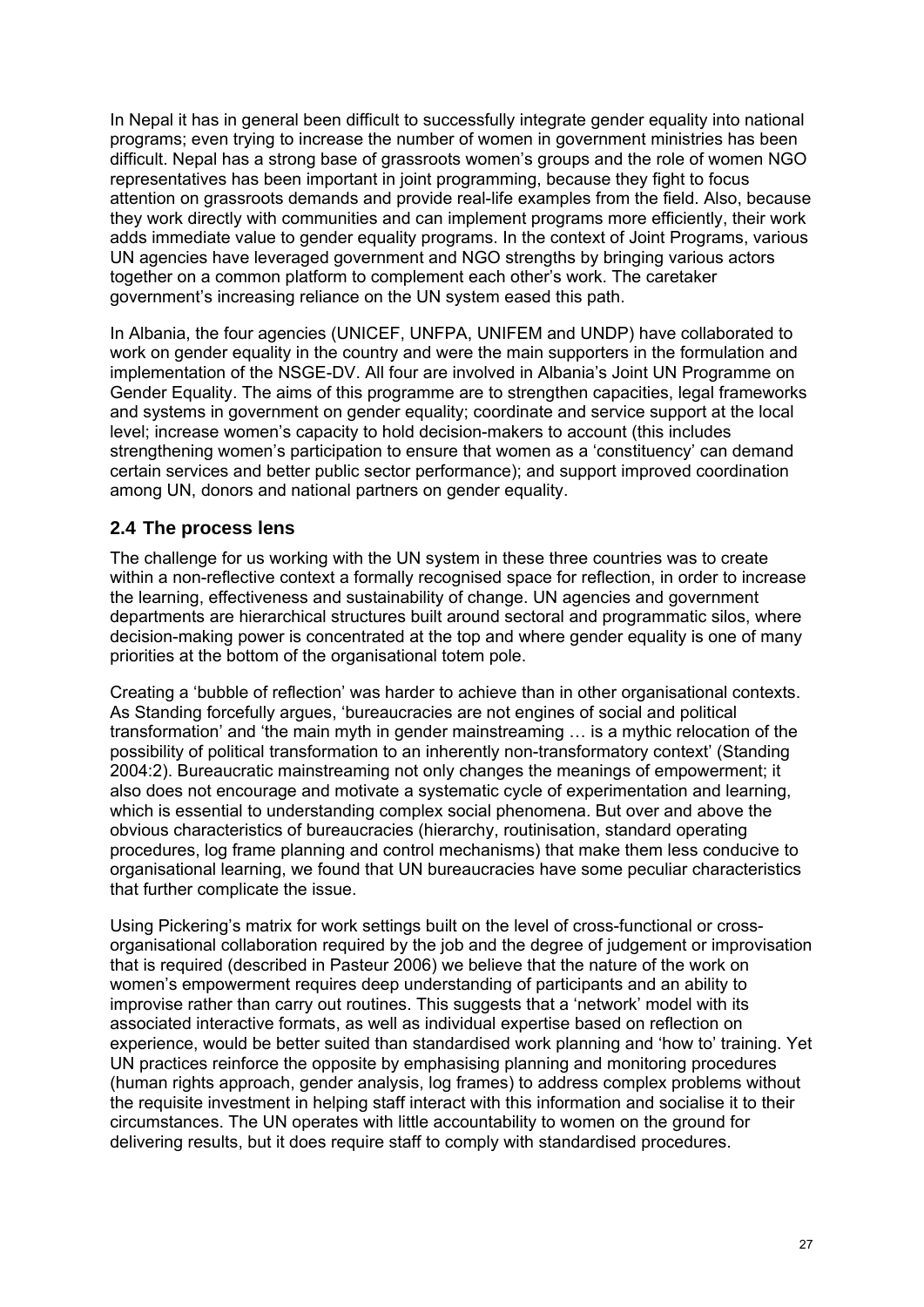Like many other large organisations, UN agencies are 'loosely coupled' (Weick 1976) systems. This can increase the organisation's sensitivity to the environment, allow local adaptations and creative solutions to develop, and foster greater self-determination by actors. There is considerable autonomy at the periphery to maneuver a course of action and build supportive alliances. In such an environment, strong and well-resourced advocates who have senior management support might achieve gender equality outcomes. This was our hope in igniting the Gender Theme Groups (GTGs) as empowered and important drivers of this process within the UNCTs.

The key role of the Gender Theme Groups (GTGs) was most evident in the case of Morocco, where clear strategising, integral links to the women's movement and feminist activism of UNIFEM wove seamlessly with the genuine ownership and persistent diligence on the part of the lead government agency of the project to keep the programme on track and deliver results. Monitoring of the Joint Programme was chosen as the entry point for improving the coordination and efficiency of the programme implementation in order to strengthen the efficacy of the UN system's joint assistance and so result in positive programme benefits for women. We developed a simple tool to help the Output Monitoring Committee keep track of the level of participation in coordination meetings and the quality of that participation. Once or twice during every monthly meeting, the meeting monitor made a sketch outlining the different interactions recorded during this time, emphasising the duration and frequency of those speaking, the interaction between participants (particularly the frequency of exchanges between the lead institution and others), showing to whom the exchange was directed (whether to the wide audience or only a few); and assessing whether it was facilitating the discussion or blocking it. This data was tabulated into a summary based on the type of interventions – those promoting group work, those strengthening group unity, and individual interventions providing information or blocking it. It enabled an objective assessment of the frequency, duration and intensity of the interventions made during coordination meetings, mapping the interaction among participants, and analysis of the interventions and the role played by each. It was a seemingly innocuous but in fact quite potent way of mapping how power was practised – and gendered – in that decision making arena. By consciously observing this pattern, it nudged participants to be conscious of their own roles and encouraged constructive engagement. At a micro level it built on Foucault's conception that power circulates and is exercised rather than held, and that power exercised to dominate or exclude needs to be effectively countered and structures and practices should be built to allow 'transgressions' (Rabinow 1984).

In Albania, clear and ambitious strategising on the part of the GTG led by UNIFEM gave the process substance with clear objectives. Using the space provided by the action learning process, the GTG decided to plan strategically how to comprehensively address gender equality in the upcoming UNDAF, based on an analysis of learnings from the implementation of the Joint Programme within the One UN context. They agreed that they should organise for a gender audit of the UNCT as part of the UNDAF preparation and cooperate jointly on other activities pertaining to gender equality. But unlike in Morocco and Nepal, the actionlearning programme opportunity in Albania was not used for any deep analysis or reflection on power dynamics in the programme, across agencies or among GTG group members. However, the UN considers the Albania Joint Programme on Gender Equality under the One UN framework a success because it delivered results and improved coordination between the different agencies, which in turn led to improved coordination among national partners and a greater sense of national ownership.

In Nepal, the action learning process built a sense of solidarity among the GTG members by breaking down the pernicious interagency competition and programmatic silos in which they had been placed. Engagement in action-learning has catalysed the work of the UN Gender Theme Group and helped it in moving ahead on the work plan, taking up joint advocacy and leveraging resources. Joint action and 'one voice' by the UN on gender issues contributed to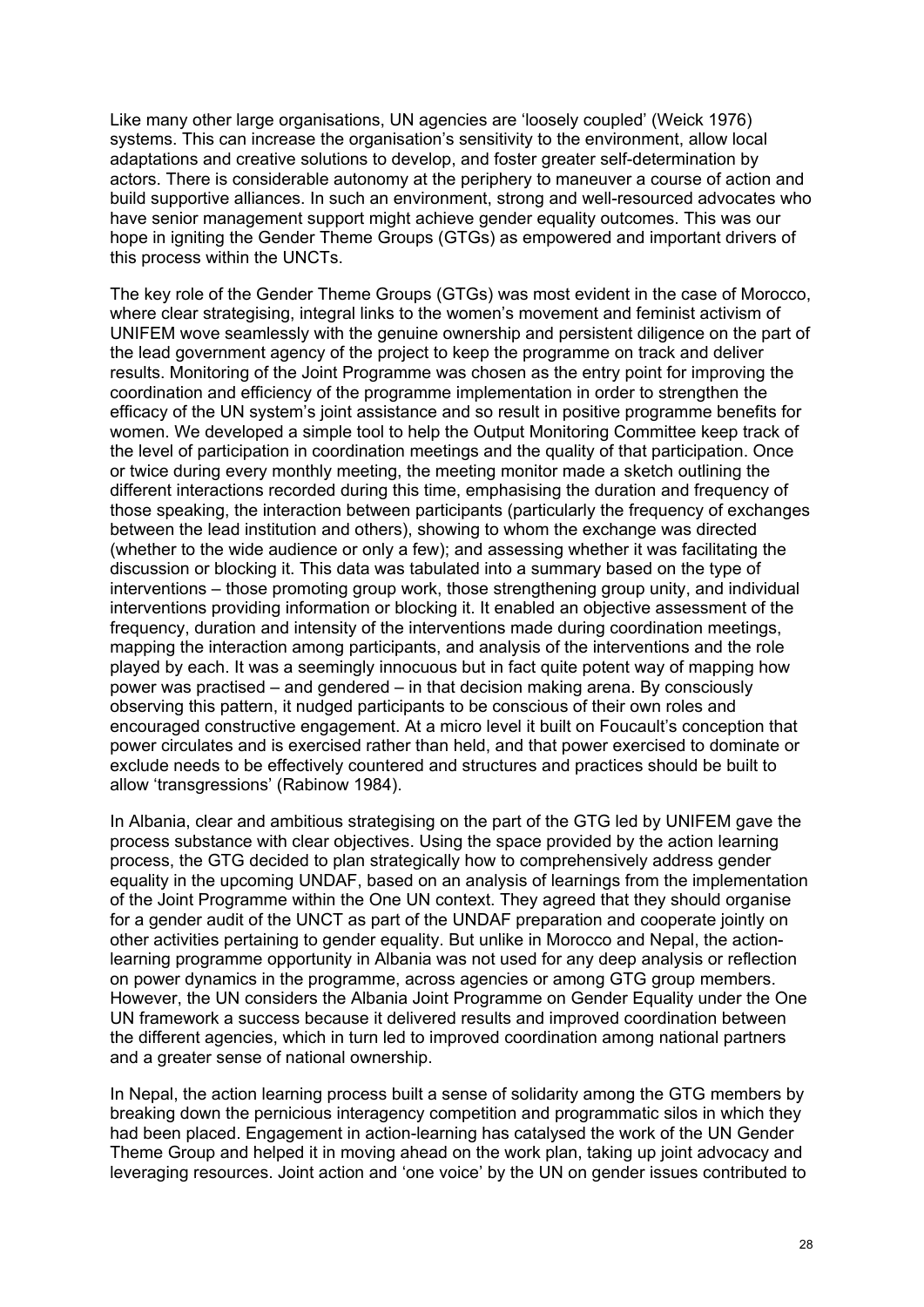increased visibility of issues and stronger partnerships with national counterparts. The GTG 'think piece' which was developed with our facilitation elucidated the connections between gender equality, human rights and social inclusion. It was endorsed by the UN System as an intersectional programming tool for testing and application. And the commitment, coordination and personal relationships among core group members became stronger through the process. Personal bonding has helped to overcome territorial tensions – members became comfortable with advocating on gender issues across agency boundaries. Our work in this was critical in helping the group to question assumptions by encouraging people to express their views and their fears, to keep the group together, to break down barriers and move the group to consensus building. As a result, the GTG felt that they built a better project using the action learning process than would have been if it had been developed by one agency. Moreover, close coordination of UN agencies, both among themselves and with government partners, put leadership back in the hands of the government. The government now deals with the UNCT as the representative of the whole UN system and no longer asks individual agencies to independently represent the various parts of the UN system.

## **2.5 The outcome lens**

What do these experiences of Gender Theme Groups in three UNCTs tell us about the politics of gender mainstreaming in the UN context? We often separate the picture of feminist strategising and activism in civil society contexts from the long slog of bureaucratic penpushing which we have come to associate with gender mainstreaming in development agencies. Certainly, there is ample evidence to show that gender equality policies get lost in bureaucratic black holes en route to implementation. Yet this experience validates a different picture. We see the potential for organising for women's empowerment and gender equality by the GTGs. This is the UN parallel to women's organising in civil society – in other words, for gender mainstreaming to be effective in a bureaucratic context, it needs much the same collective thought and strategy as women's organising outside it and can deliver similar results. Rather than burdening GTGs with resource manuals focusing on planning and monitoring mechanisms and processes, it may be far more effective to enable gender theme groups to organise and develop joint solidarity strategies with government and the women's movement, to enhance their voice within the system and do their part in pushing forward a change agenda.

In all the three countries, the GTGs had concrete projects around which to focus their energies, some resources and senior management support. These were critical success factors, but most important was the experience of collective reflection, relationship building and strategising. Senge (1990) suggests that through learning we re-perceive the world and our relationship to it. The action-learning process enabled this kind of re-learning which fuelled the collective entrepreneurship of the GTGs with this highly politicised institutional context.

#### **2.6 The reflexive lens**

What did we do and what did we learn? Going into this process we knew that, unlike much of the work on gender equality in the UN system, these programs were well resourced and there was a concrete piece of work in all three contexts around which to organise reflection and action. Learning is difficult to do in the abstract.

Our work links organisational change, institutional change and gender equality. We understand institutional change to be multi-factorial and holistic. It should be as concerned with the individual psychology of women and men as with their access to resources and with the social structures in which they live. From the point of view of an organisation that intervenes to change gender-biased institutions, change must happen in two spheres –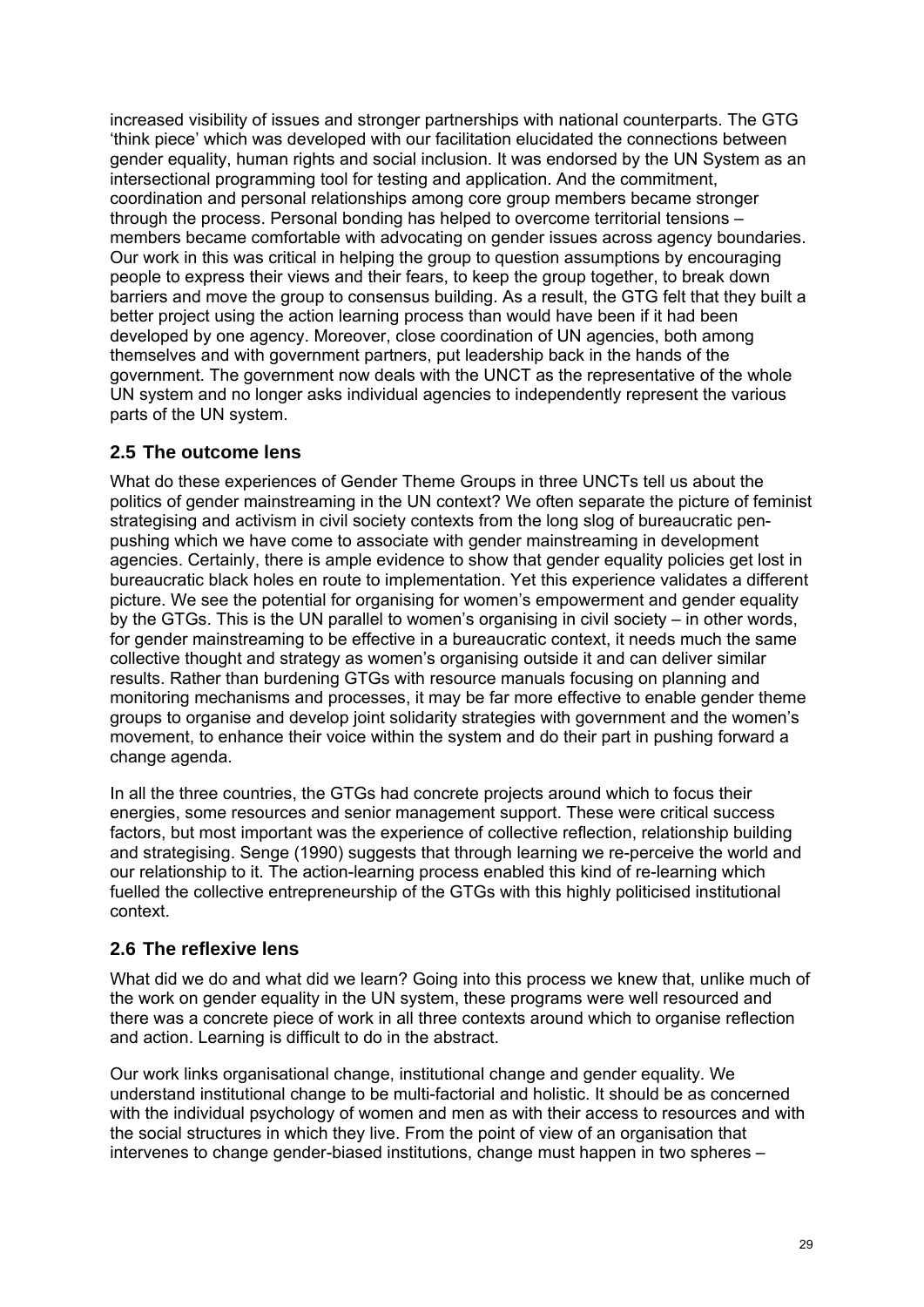outside the organisation and within. Our starting point in this process was to work *within* the organisational system in order for them to effect change on the outside.

There is no dearth of 'how to' training in the UN context and we needed from the start to build something different. How do you help these 'groups' to actually coalesce as groups? How do you help them to move beyond problem-solving to asking some of the deeper 'why' questions about existing practices, examining goals and assumptions, relationships – what the organisation literature calls 'double loop learning' (Argyris 1977) and beyond that – expanding collective knowledge about underlying paradigms? We used an action learning process specifically to uncover and challenge informal systemic barriers to gender equality – i.e. the invisible beliefs, norms and practices that underpin and perpetuate gender-based discrimination at the individual and the organisational or societal level. Our interventions with the Nepal GTGs, by facilitating a reflection on their ideas and values, helped them to break down agency silos and end up speaking in one voice. In Morocco, our interventions provided to the Joint Programme core team the means to collectively analyze power relations. In Albania, they provided an opportunity for the GTGs to collectively analyze their strategies and plan.

In terms of Gender at Work's framework (Rao and Kelleher 2005) shown in Figure 1, the action-learning was directed to the lower left quadrant – changing the culture and norms that underpin and perpetuate gender-based discrimination – by supporting people to use analytical tools to highlight these practices and engage collectively in transforming them.



**Figure 1. What are we trying to change?** 

Addressing the left side of the framework – particularly the lower left quadrant – is important for moving processes of social change from a minimal compliance, or 'box-ticking' mode toward a results-oriented, problem-solving approach. Capacity-building directed toward individual change is insufficient to shift bureaucratic practice. Although it may permit individuals to perform more effectively, they will continue to battle against norms and ways of working that can obstruct rather than help their efforts.

For us, this initiative highlighted the usefulness of action learning as a means to move a process of building gender equality from the purview of some dedicated and exceptional individuals within a bureaucracy to the expected and accepted practice of the entire bureaucracy. This requires changing the cultural norms, relationships and work practices that block bureaucracies from paying sufficient attention to gender equality. Just because an agency has a policy on gender mainstreaming does not mean that its staff or the ways it works will automatically change. And just because an agency offers gender awareness or gender analysis training does not mean it will henceforth contribute effectively to gender equality. Similarly, resource allocation alone, although important, is not sufficient. Action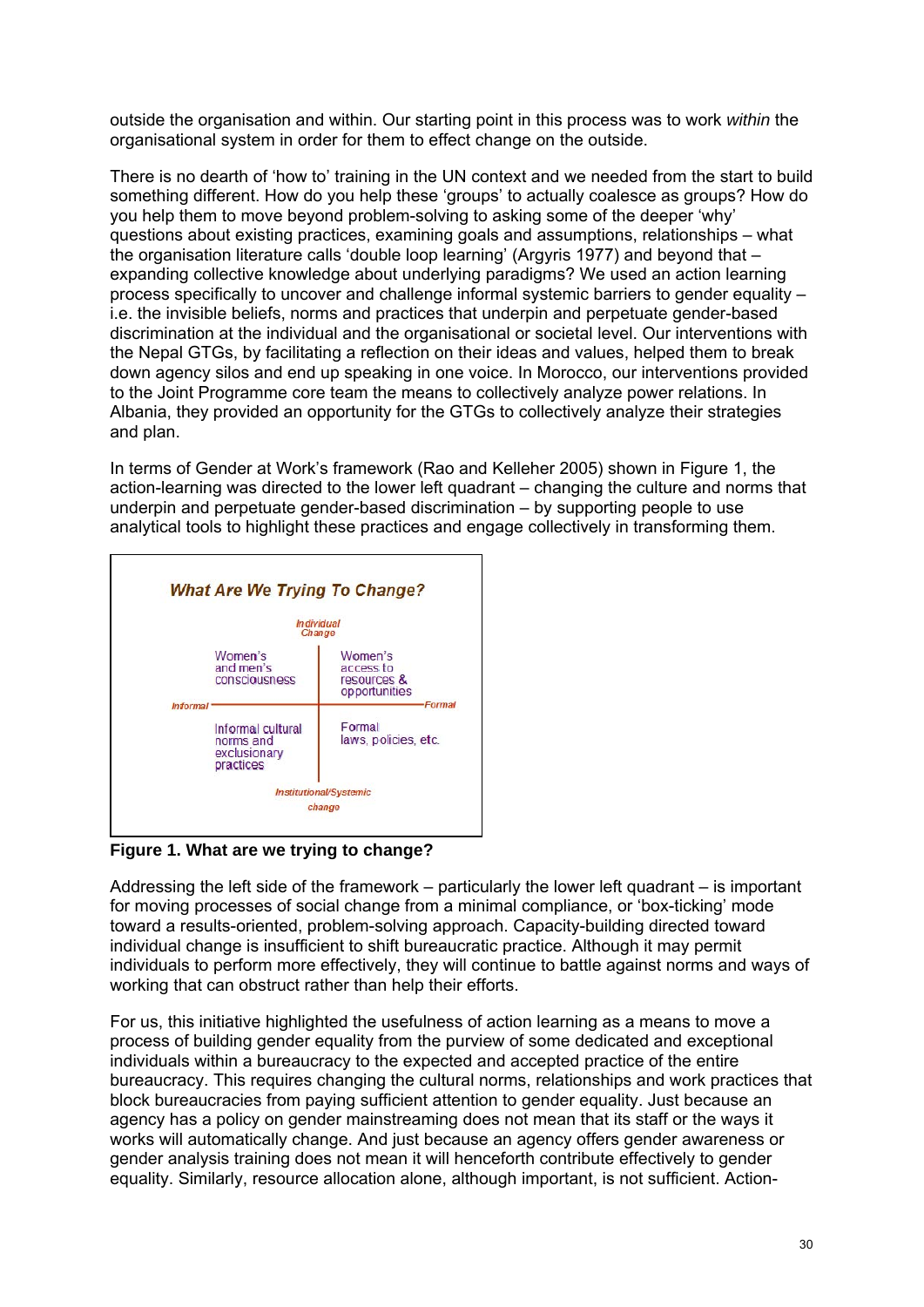learning processes can build positive synergies between these elements by generating change in organisational beliefs and practice. However, coming to grips with issues of culture and norms requires certain preconditions. The group members must be ready to engage constructively with their own behaviour and that of their colleagues. Both the cultural context and the bureaucratic context may militate against readiness for engagement: people may feel it is threatening, requiring them to expose their own vulnerability, or they may see it as irrelevant to bureaucratic action, which mainly works with the dimensions on the right hand side of the framework.

Most of our previous work has involved civil society groups; this was the first time we worked in this manner with the UN system. Consequently, this experience prompted a reflection on the differences between civil society actors and the UN system. Civil society actors who participated had several key characteristics: commitment to change, need for resources, greater flexibility in engaging in 'learning' opportunities, and the participation of individuals within those organisations who had the capacity to make those changes. The UN system, by contrast, does not easily allow for and resource a collective reflective space. Organisational silos and lack of space for reflection perpetuate a piecemeal way of addressing systemic issues of exclusion. By creating spaces for reflection, taking down the walls between agencies and building a framework for coordination, the GTGs were able to work politically and strategically. While every gender focal point (GFP) has a clear analysis of why their issues are marginalised within the UN system, the GTG is traditionally the place where GFPs come together and see that the oppression of their issues is not unique. Therefore, by resourcing the GTGs the space is transformed from being a place for collective victimisation to one where the GFPs may be empowered to develop a shared vision, implement and produce results. In Nepal, the conceptual framework on gender, social inclusion and human rights is a good example of an integrated product that came out of the willingness of representatives from various UN agencies and government to sit together and work to generate this result.

These reflective processes are also tangled up with complex emotions; emotion drives action and triggers learning. If, in addition, we believe that deep meaning can only be made with connection to personal experience (Fook 2006), then it not surprising that the 'personal is political' politics around gender equality issues is deeply felt. People who get involved in such intense processes are forced to re-examine their own personal beliefs and behaviours – to walk the talk. And they do so in an environment which is rife with politics but where no other issue except human rights is politically framed.

## **2.7 Conclusion**

In summary, we have learned that as in any political process, gender mainstreaming in the UN context requires a string driver – the Gender Theme Group – to achieve results. GTGs need to have the profile, and competence to use the available space to promote gender equality; develop a sense of the collective in the team as well as mutual accountability and joint ownership. They also need to actively involve both national and international staff.

Joint Programmes can work if they are collectively designed and collectively monitored and if disagreements are ironed out before launching. They tend to be successful when they have strong connections with the women's movement in the country and when gender equality advocates within government are included in the process in pivotal roles.

Collective spaces for learning are essential for building cohesion and programme sustainability. These spaces need to be consciously created, be safe and be externally facilitated. The action learning needs to be grounded in experience where the GTG analyzes and develops solutions to real programme issues and organisational problems. They need to learn how to ask questions that will bring unstated assumptions to the surface; learn about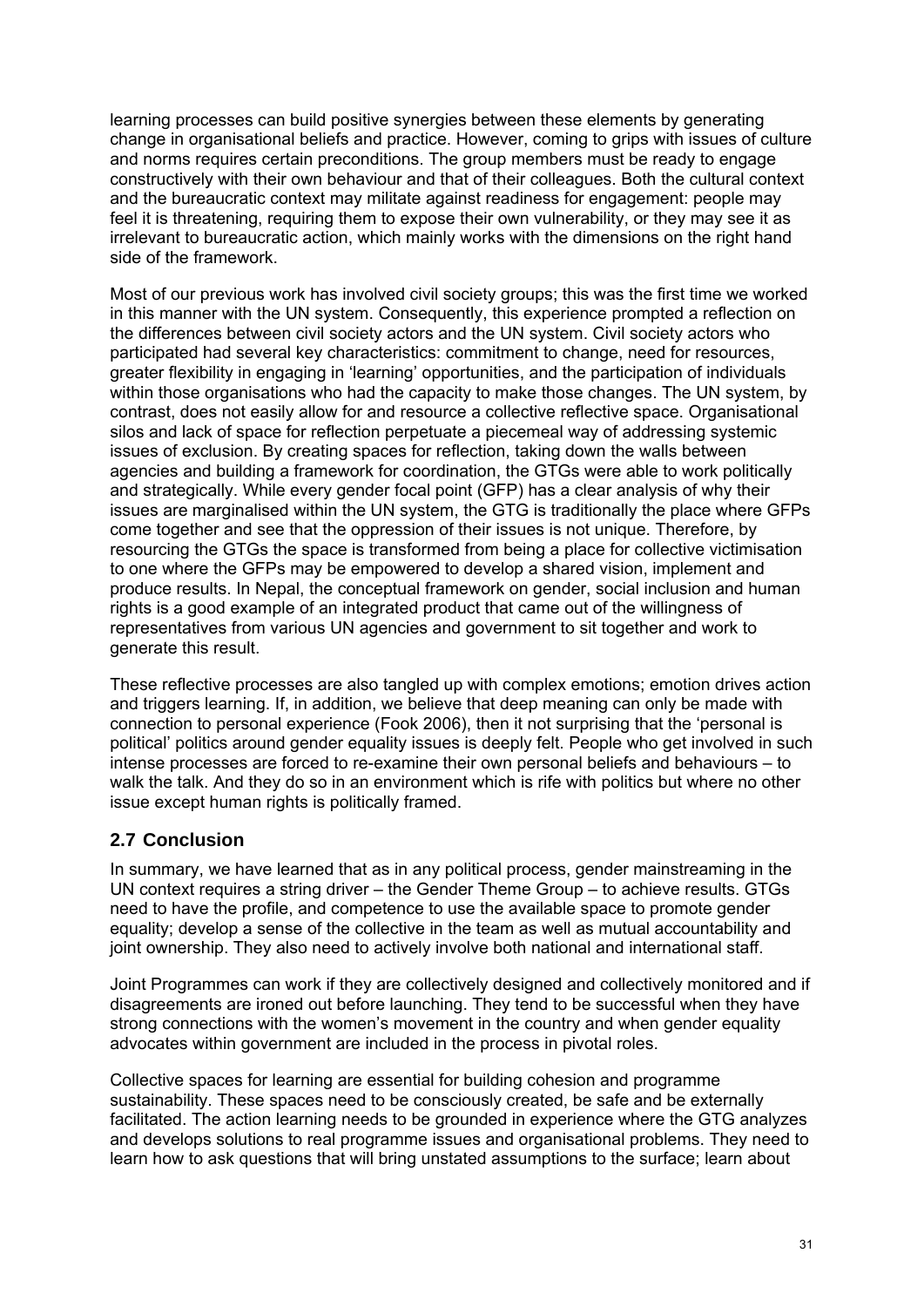themselves as they work on a problem together and be accountable to each other for their decisions and programme implementation.

The spaces of critical reflection we have described above are fragile. When the lens of the kaleidoscope moves again, a new pattern will emerge. These spaces are inherently subversive, both because they unearth deep assumptions that collide with dominant organisational cultural norms, and because they focus on how power dynamics within the institution influences practice. Given the size, weight and enormous inertia of the development bureaucracies which these activists inhabit, there is no guarantee that these spaces will survive. Members of the groups will move on and the new composition will need to create anew their own voice and cohesiveness. The GTGs and their feminist agendas are constantly at risk of being overwhelmed by their own institutional compulsions. But this programme gave us a glimpse of how collective learning and women's organising within the system can re-define what gender mainstreaming looks like on the inside to deliver on women's rights on the outside.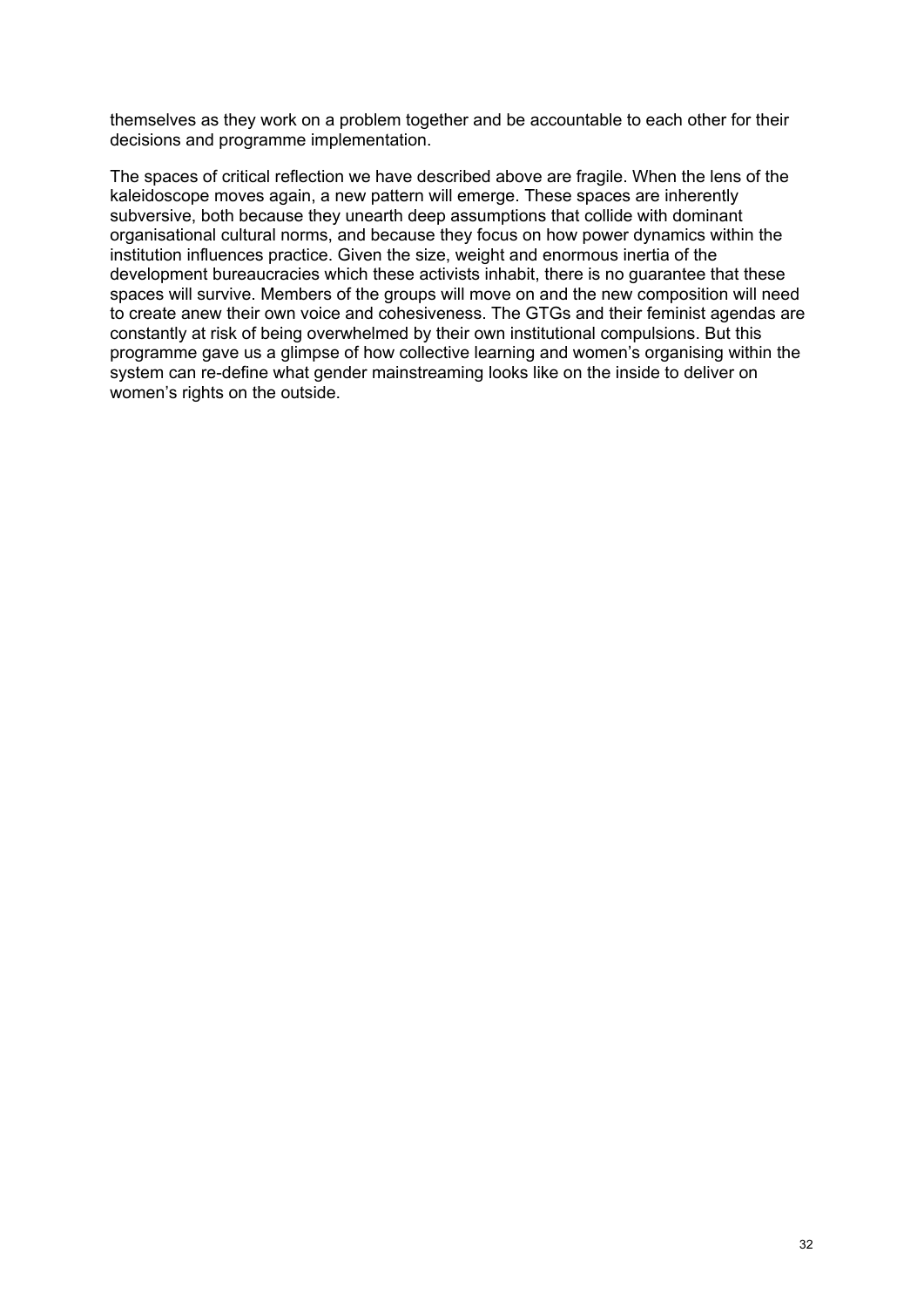## References

- Argyris, C. (1977) 'Double loop learning in organizations' *Harvard Business Review* 55 (September-October): 115–125
- Daly. M. (2005) 'Gender mainstreaming in theory and practice' *Social Politics,* 12; 3: 433– 445
- Fook, J. (2006) 'Beyond reflective practice: reworking the 'critical' in critical reflection.' Keynote for 'Professional Lifelong Learning: Beyond Reflective Practice' 3 July, 2006
- Fraser, A. and I. Tinker (eds) (2004) *Developing Power: How Women Transformed International Development*, Feminist Press, New York
- Goetz, A. M. (2003) 'The World Bank and women's movements' in (ed) R. O Brien (ed) *Contesting Global Governance: Multilateral Economic Institutions and Global Social Movements* Cambridge: Cambridge University Press
- Hafner-Burton, E. and Pollack, M, (2002) 'Gender mainstreaming and global governance' *Feminist Legal Studies* 10: 285–298
- Hendriks, S. (2005) Advocates, Adversaries, and Anomalies: The Politics of Feminist Spaces in Gender and Development', *Canadian Journal of Development Studies*, Vol. xxvi, special issue, pp. 620-32
- Jain,D. (2006) 'Bringing Women's Perspectives into UN Reform Processes', http://devakijain.com/pdf/jain\_bringingperspective.pdf
- Jain, D. (2005) *Women, Development and the UN*, Indiana University Press, Bloomington
- Klugman, B. (2008) 'Advocating for Abortion Access: Lessons and Challenges' *IDS Bulletin* 39, 3: 10–17
- Miller, C. and Razavi, S. (eds) (1998) *Missionaries and Mandarins: Feminist Engagement with Development Institutions* Intermediate Technology Publications, UNRISD
- Moghadam, V. (2005) *Globalizing Women: Transnational Feminist Networks* Baltimore: John Hopkins University Press
- Molyneux, M. and S. Razavi (2005) ''Beijing Plus Ten': An Ambivalent Record on Gender Justice', *Development and Change*, Vol. 36, No. 6, pp. 983-1010
- Parpart, J. Rai,S., Staudt, K. (eds) (2002) *Rethinking empowerment: Gender and Development in a Global/Local World* London: Routledge
- Pasteur, K. (2006). 'Learning for Development' in R. Eyben (ed.) *Relationships for Aid*, London and Sterling: Earthscan: 21–42
- Pillow, W. (2003) 'Confession, catharsis, or cure? Rethinking the uses of reflexivity as methodological power in qualitative research', *International Journal of Qualitative Studies in Education,* 16, 2: 175–196
- Porter, F. and Sweetman, C. Eds (2005) *Gender and Development* 13, 2
- Prugl, E. and Lustgarten, A. (2006) 'Mainstreaming Gender in International Prugl, E. and Lustgarten, A. 2006 'Mainstreaming Gender in International Organizations' in (eds) J.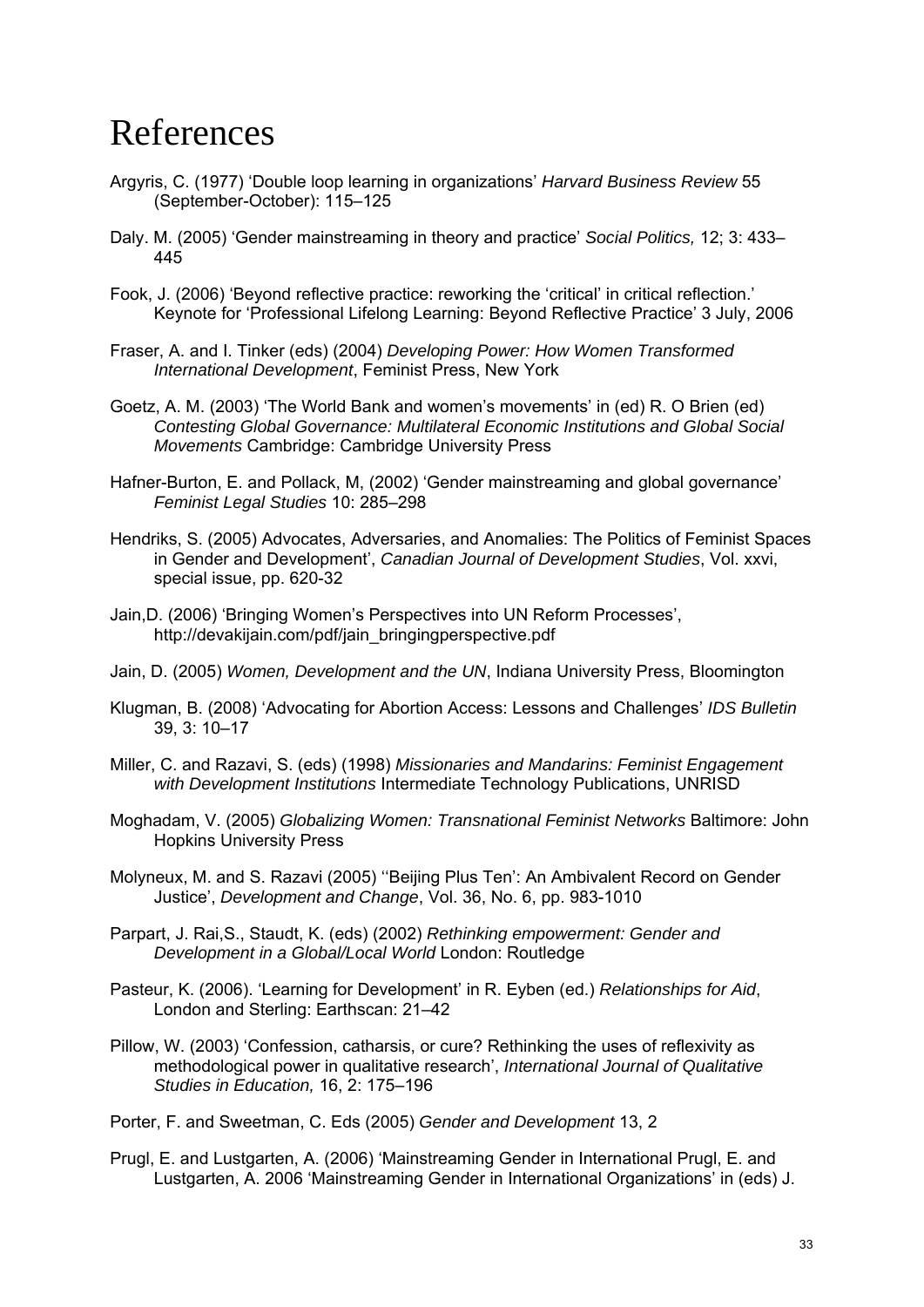Jacquette and G. Summerfield (eds) *Women and Gender Equity in Development Theory and Practice* Duke University Press: 53–70

Rainbow, P. (ed.) 1984 *The Foucault Reader*, New York: Pantheon Books

- Rao, A. (2006) 'Gender Equality Architecture and UN Reforms', Paper submitted to the UN Secretary-General's High Level Panel on System-wide Coherence by the Center for Women's Global Leadership (CWGL) and the Women's Environment and Development Organization (WEDO), July 17, 2006
- Rao, A. and Kelleher, D. (2005) 'Is there life after gender mainstreaming?' *Gender and Development*. 13, 2: 57–69
- Rao, A., Stuart, R. and Kelleher, D. 1999 *Gender at Work: Organizational Change for Equality*, Kumarian Press, Sterling VA
- Sen, G. (2006) 'The Quest for Gender Equality', in P. Utting (ed.), *Reclaiming Development Agendas. Knowledge, Power and International Policy Making*, NRISD/Palgrave, Basingstoke
- Senge, P. (1990) *The Fifth Discipline: the Art and Practice of the Learning Organisation* New York: Doubleday,
- Skard, T. (2008) 'Promoting the Status of Women in the UN System: Experiences from an Inside Journey' *Forum for Development Studies*, 36, 1: 155–191
- Snyder, M. (1995) *Transforming Development: Women, Poverty and Politics A History of UNIFEM*'*s First 15 Years*, Intermediate Technology Publications, London
- Standing, H. (2004) 'Gender, Myth and Fable: The Perils of Mainstreaming in Sector Bureaucracies' *IDS Bulletin* 35, 4: 82–88
- Staudt, K. (2002) 'Dismantling the Master's House with the Master's Tools? Gender Work in and with Powerful Bureaucracies', in K. Saunders (ed.), *Feminist Post Development Thought: Rethinking Modernity, Post-Colonialism and Representation*, Zed Press, London
- Staudt, K. (ed.) (1997) *Women, International Development and Politics. The Bureaucratic Mire* (2nd edn) Philadelphia: Temple University Press
- Tickner, J. A. (2001) *Gendering World Politics*, New York: Columbia University Press
- True, J. (2003) Mainstreaming Gender in Global Public Policy. *International Feminist Journal of Politics* , 5, 3: 368–306
- UN (2004) Advisory Panel 'Organizational Assessment: UNIFEM, Past, Present and Future', Report A/60/62 and E/2005/10, United Nations, New York
- UN (2006a) High-level Panel on System-wide Coherence 'Terms of Reference for New Study on United Nations System-Wide Coherence in the Areas of Development, Humanitarian Assistance, and the Environment', http://www.un.org/events/panel/html/page2.html
- UN (2006b) High-level Panel on System-wide Coherence 'Report of the Secretary General on System-wide Coherence: 'Delivering as One'', A/61/583, United Nations, New York